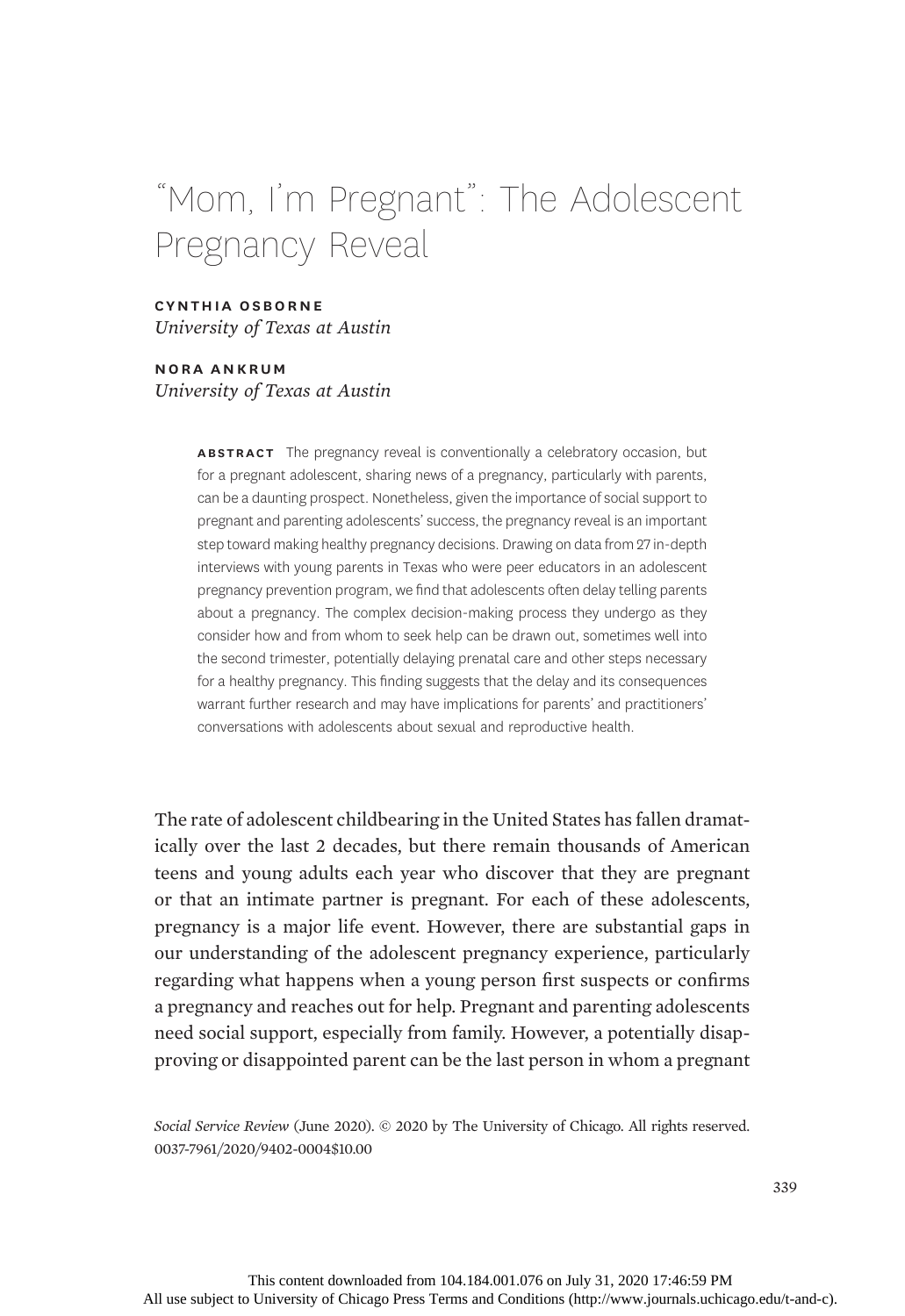young woman, or a young man whose partner is pregnant, may want to confide. Indeed, some evidence suggests that teens likely do delay telling parents about a pregnancy (Frost and Oslak 1999). This delay could have long-term consequences given the many time-sensitive matters, such as first-trimester prenatal care, behavioral changes, and decision making about abortion, with which adolescents likely need guidance and support.

Proactive help seeking is a positive and important part of adolescent development. Nonetheless, there is limited research on adolescent decision making about how to seek help, particularly with regard to one of the most fraught decisions an adolescent can face: how to reach out for help upon suspicion or discovery of a pregnancy. This study, which presents a qualitative analysis of interviews with young parents who have faced the challenges of adolescent pregnancy, finds this neglected and potentially consequential area of inquiry to be a salient part of pregnancy as adolescents experience it. This insight points to a need for further examination of this critical decision-making juncture, referred to here as the "pregnancy reveal," as well as its natural counterpart, parents' reactions to news of a teen's pregnancy. Such examination could shed light on previously overlooked challenges to, and opportunities for, connecting pregnant adolescents and their partners with the positive, timely support they need.

## **BACKGROUND**

Despite a substantial decline in the teen pregnancy rate in the United States over the last 2 decades (Martin et al. 2015), adolescent childbearing remains an important focus of research and policy. The pregnancy rate continues to be higher among adolescents in the United States than in any other advanced economy (Sedgh et al. 2015; United Nations Statistics Division 2015), and it is higher still in Texas, where this study took place. In 2013 and 2016 respectively, there were 58 pregnancies and 31 births per 1,000 females ages 15–19 in Texas; nationally, there were 43 pregnancies and 20 births (US Department of Health and Human Services 2019). Unintended pregnancies are most prevalent among low-income teenagers (Finer and Zolna 2016), who have the fewest resources for dealing with them. Moreover, teen pregnancy is associated with a wide range of negative social, economic, and health-related outcomes for adolescent parents and their children (Centers for Disease Control and Prevention 2019).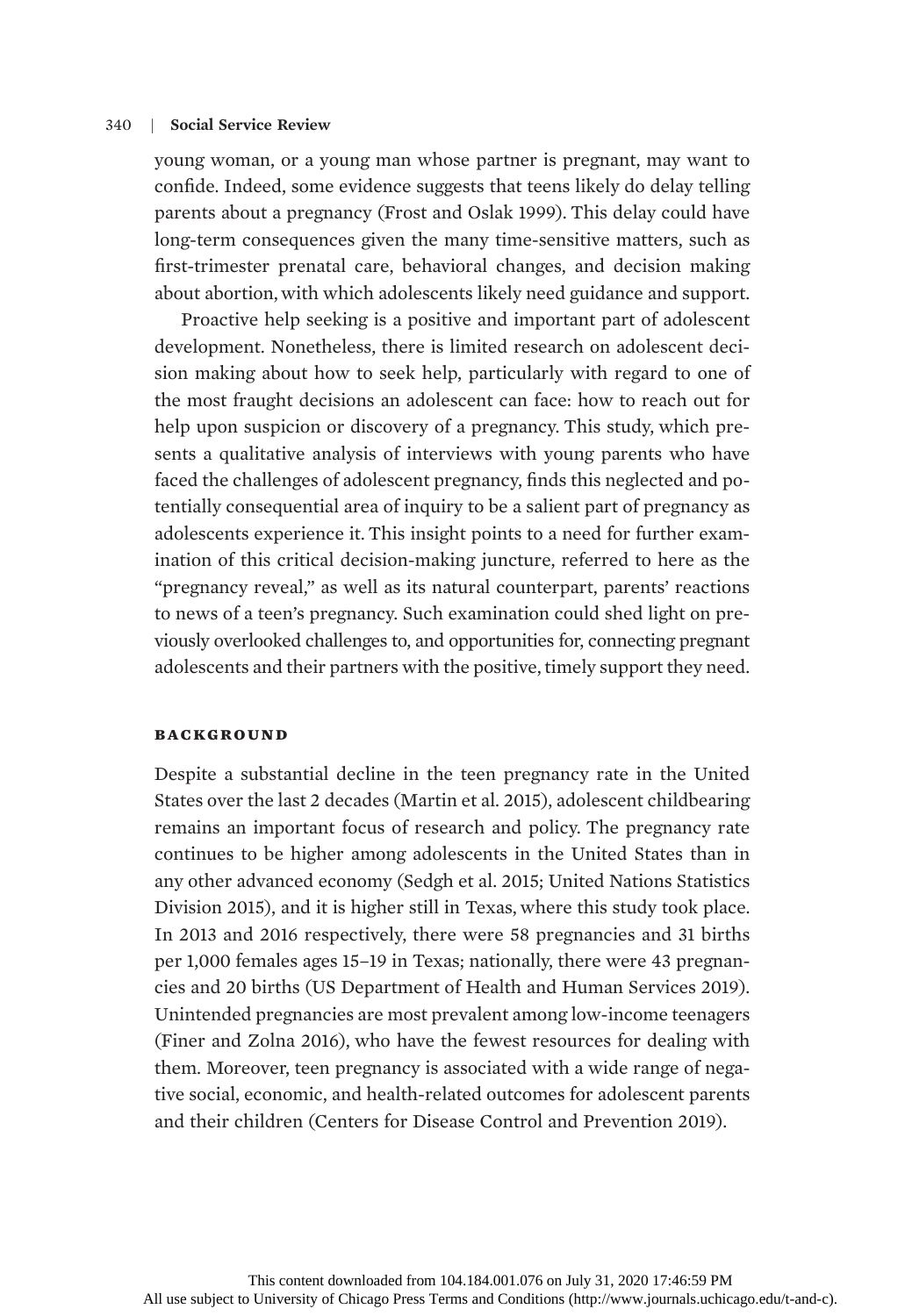At the same time, research shows that adolescent pregnancy is not a "universally negative life event" (Beers and Hollo 2009, 217) and can in fact be a catalyst for positive life changes (Lesser, Koniak-Griffin, and Anderson 1999; Clemmens 2003). A robust body of literature points to social support in particular as a "key factor" in the success of adolescent mothers and their children (Letourneau, Stewart, and Barnfather 2004, 509). Several studies tie social support to specific positive outcomes, such as fewer pregnancy complications, more educational success, and greater life satisfaction. Conversely, lack of social support has been associated with maternal depression and lower infant birth weight (Feldman et al. 2000; Logsdon et al. 2005; SmithBattle 2006; Dunkel Schetter 2011). In her metaanalysis of qualitative studies on adolescent motherhood, Donna Clemmens (2003, 97) concludes that supportive relationships, particularly the "intergenerational caring" that comes from family, may explain why some teen parents experience better outcomes than others "both within and across studies." Similarly, in their review of the teen pregnancy literature, Lee Beers and Ruth Hollo (2009, 217) find that teen parents can fare "equally well compared to their peers, particularly when provided with strong social and functional supports."

Among the many members of an adolescent's informal support network, partners and parents, particularly mothers, are frequently found to be most essential (Stevenson, Maton, and Teti 1999; Beers and Hollo 2009). Research suggests that mothers play the most substantial role in providing a broad range of support (e.g., provision of housing, educational support, and parenting help) for pregnant and parenting teenage girls (Letourneau et al. 2004; Beers and Hollo 2009; Berthin 2011). There is evidence that social support is similarly important for teen fathers in facilitating the transition to parenthood (Thompson and Walker 2004; Fagan, Bernd, and Whiteman 2007), although this research is less robust than that on teen mothers (Bunting and McAuley 2004; Thompson and Walker 2004; Beers and Hollo 2009). Additionally, some studies show that material and emotional support from both teenagers' parents (Fagan et al. 2007), especially from paternal mothers (Miller 1994, 1997), is associated with better outcomes, such as improved parenting behavior and increased involvement in the child's life (Bunting and McAuley 2004). Notably, this research also suggests that many teen fathers do not receive familial support, leaving a crucial need unmet (Bunting and McAuley 2004).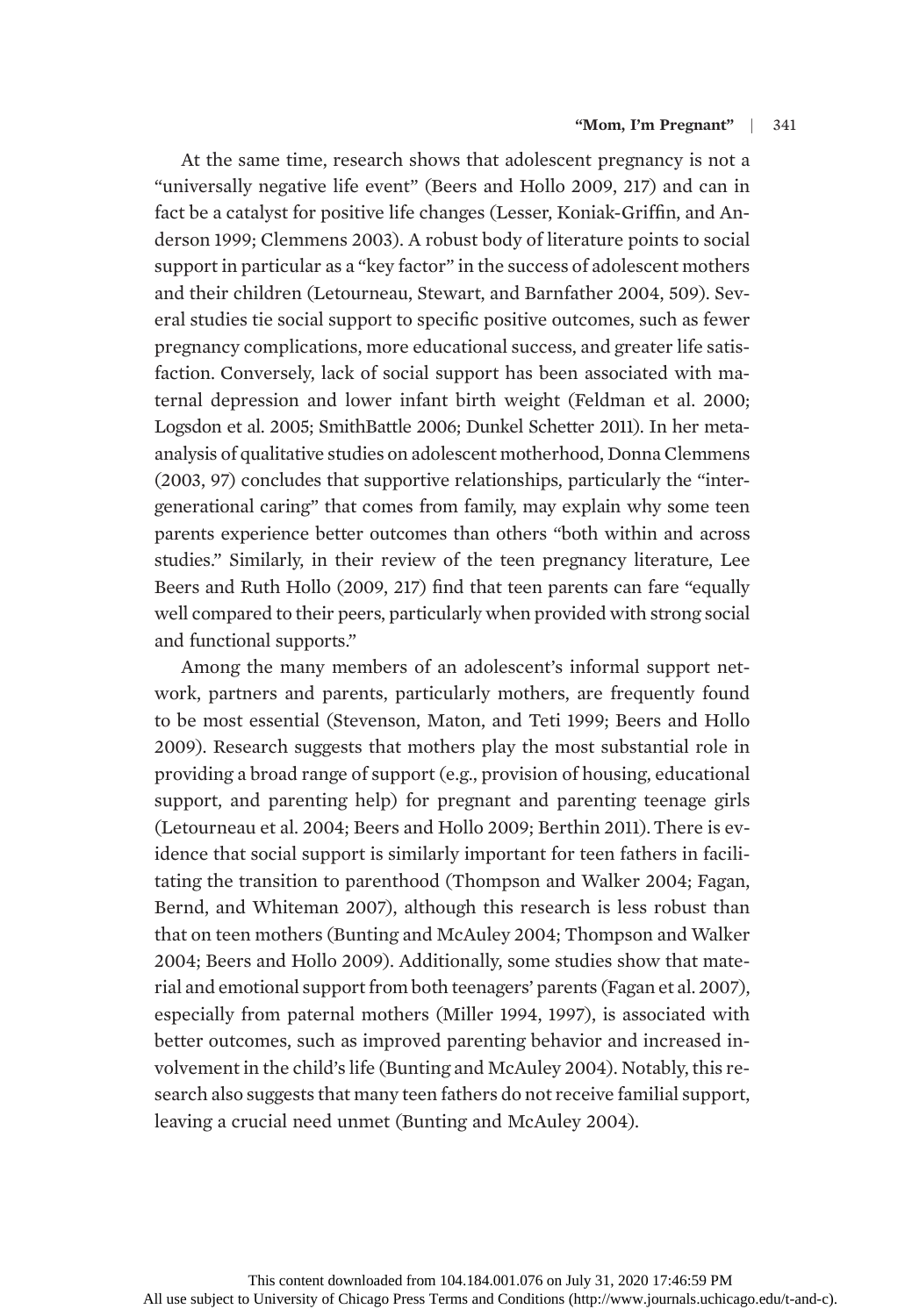There has been little systematic inquiry into how teens reach out for social support when they first suspect or confirm a pregnancy, but there is some evidence that teens are likely to delay telling parents. In a survey of pregnant teens in California, Jennifer Frost and Selene Oslak (1999) found that 76.8 percent of respondents shared news of their pregnancy within a day of discovery; however, only 16.8 percent said that their mother was the first to know. Meanwhile, 42.4 percent told the baby's father first, and 16.2 percent told a girlfriend. It is unclear how long respondents in the latter two groups waited thereafter to tell a parent or other adult. Among all respondents, however, nearly half (47.7 percent) said they "didn't tell mom right away," and 55.2 percent said they "didn't tell dad right away" (Frost and Oslak 1999, app. table 7).

This delay matters because adult guidance, encouragement, and support, particularly with practical matters such as gaining access to medical care, may be especially important during the initial stages of pregnancy. For instance, early prenatal care helps ensure positive birth outcomes (Nicolaides 2011; US Department of Health and Human Services 2011), but research indicates that young teens are less likely than their older peers to begin prenatal care in the first trimester (Gavin et al. 2009). Similarly, abortion becomes more expensive and medically risky as a pregnancy advances, yet studies of abortion patients have found that teens are more likely than older patients to report having delayed seeking abortion (Finer et al. 2006; Lee and Ingham 2010) or having sought abortion "beyond the clinic's gestational limit" (Foster et al. 2012, 120). Pregnant teens may need early guidance with behavioral changes as well, as they may be more likely than their peers to have a history of engaging in risky behaviors such as smoking and drug use (Elfenbein and Felice 2003). Together, these studies indicate a need among pregnant adolescents and their partners for wise counsel at a time when they may be especially unlikely to seek it.

Although there has been little systematic effort within the teen pregnancy literature to examine the pregnancy reveal, findings about other pregnancy decisions indirectly touch on the matter and provide some context for understanding it. For example, a study of abortion patients found that among teens ages 17 and younger, only 64 percent reported having told their mothers of their decision to seek an abortion (Ralph et al. 2014). In addition, teens have cited "concealed" pregnancies to explain why they did not seek prenatal care (Friedman, Heneghan, and Rosenthal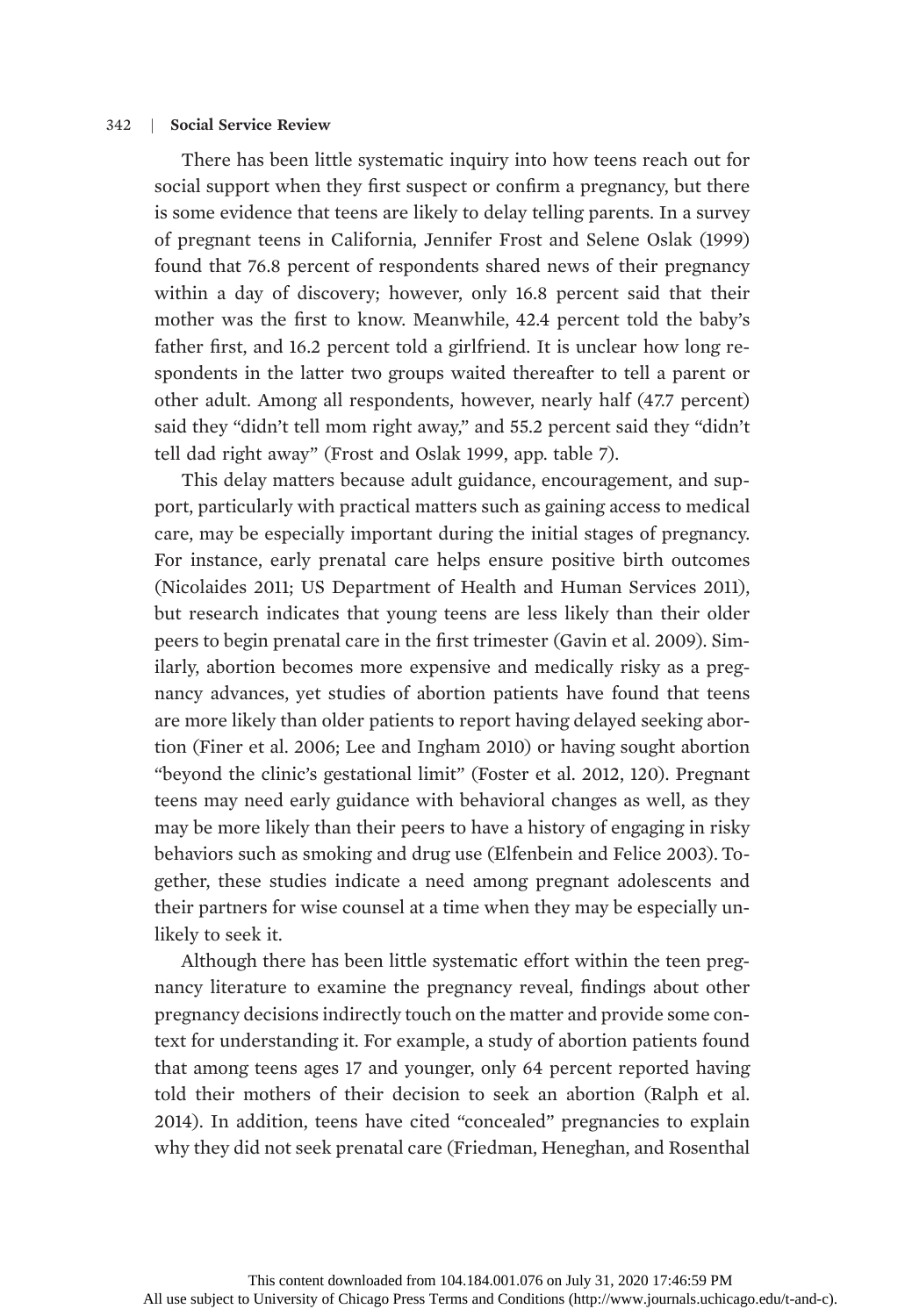2009, 179) and why they sought a late abortion (Lee and Ingham 2010, 482). Other studies reflect and suggest some reasons for a similar reluctance to reveal pregnancy. In a study of pregnant teens in primary care settings, respondents cited "not recognizing pregnancy symptoms, denying being pregnant, [and] fear of parents' response to the pregnancy" as reasons for having delayed seeking prenatal care (Hughes Lee and Grubbs 1995, 38). A study of abortion patients found that teens were more likely than others to report having delayed an abortion because "it took some time before they knew they were pregnant." On average, the teens took a week longer to suspect pregnancy than women in their early 20s (Finer et al. 2006, 343). The authors suggest this finding may point not just to a lack of knowledge about pregnancy signs but to "greater denial of pregnancy" (343).This conclusion is consistent with a qualitative study finding that teens "described the feeling of 'knowing' that they were pregnant . . . but described themselves as in 'denial' about it" (Berthin 2011, 51).

Together, these studies indicate some empirical support for otherwise intuitively plausible reasons, including fear, ignorance, and denial, for why teens might avoid or delay sharing news of a pregnancy. These findings are also consistent with the broader literature on adolescent decision making, which indicates that distressed teens often fail to "appropriately seek help" (Wilson and Deane 2001, 346) and that developmental processes unique to the adolescent brain predispose teens to "suboptimal decisions and actions" in certain circumstances, particularly those involving high emotional stakes and peer influence (Casey, Jones, and Hare 2008, 111; Steinberg 2008). Help seeking is considered to be a coping mechanism with important adaptive and protective functions (Zimmer-Gembeck and Skinner 2011). However, a report from the World Health Organization found "a lack of research on adolescent decision-making, that is, how adolescents decide when, where and how to seek help" (Barker 2007, 29). Our article builds on the intersection of these disparate areas of research—namely, adolescent pregnancy, help seeking, decision making, and developmental neuroscience—to provide a better understanding of adolescents' perspectives on the pregnancy reveal, which is one of the most important helpseeking actions a pregnant adolescent can take. It also extends the prior literature in the following ways.

First, it adds to the limited body of qualitative research on adolescent decision making by conveying teens' perspectives in their own words, drawn from semistructured interviews in which the topics explored were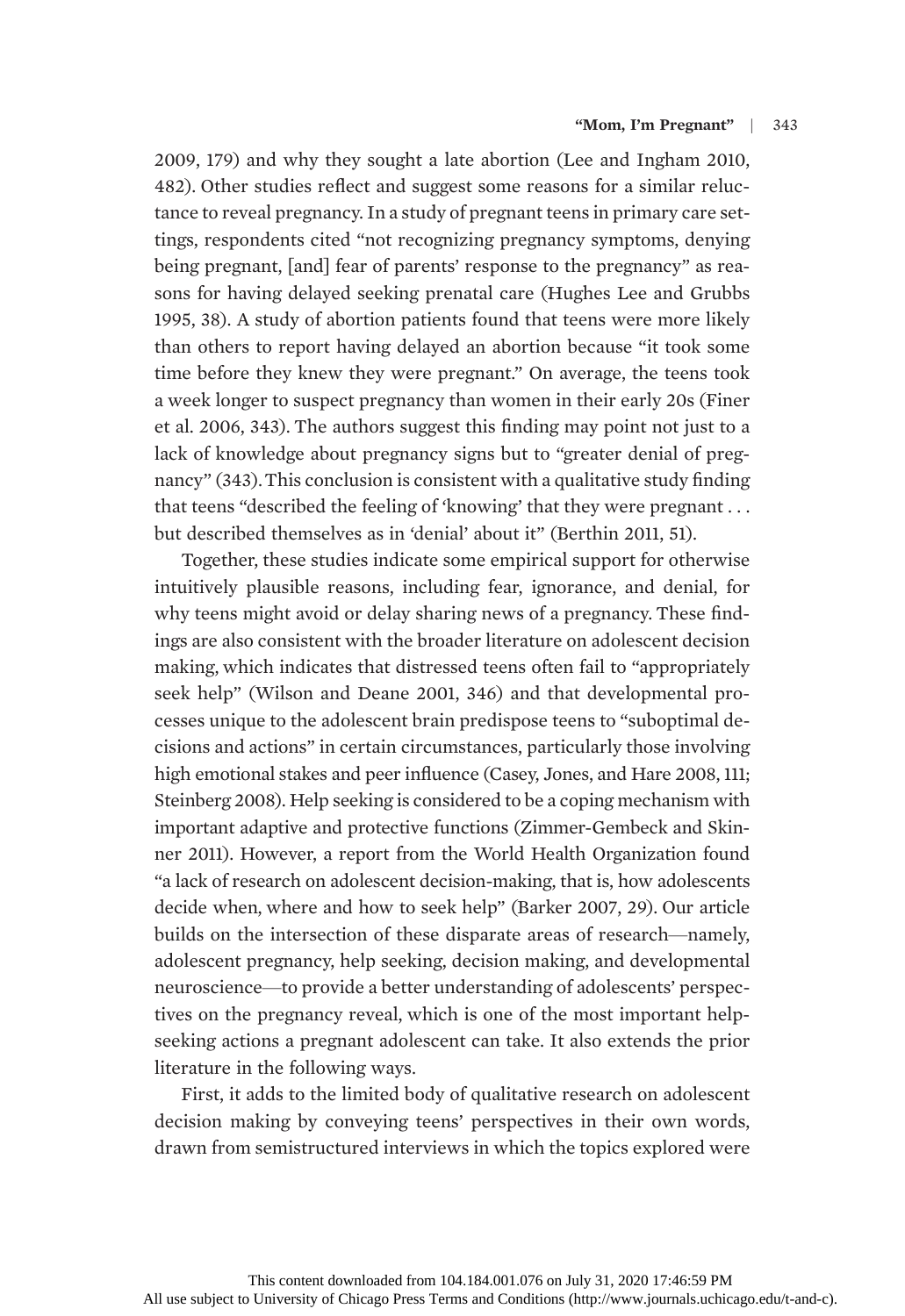largely determined by the teens themselves. This approach allowed the emergence of unexpected and previously unexamined themes related to teens' earliest pregnancy decisions.

A second contribution to the literature is this study's focus on social support in the prenatal period, an underexplored topic relative to social support in the postnatal period, when adolescents face the challenges of parenthood. This focus supplements an emerging body of knowledge on the connections between prenatal stress and long-term health outcomes for mothers and children.

Third, in its inclusion of teen fathers, this study adds a demographic group that is underexplored in the literature on adolescent childbearing. It includes perspectives provided directly by adolescent fathers and points to the need for further inquiry in this area. This overlooked point of view is particularly important given the growing understanding of the importance of paternal involvement for children of unmarried parents. Past studies have shown prenatal involvement to be critical not just postnatally (Carlson and McLanahan 2009; Carlson and Magnuson 2011) but also prenatally, given that lack of the father involvement has been linked to pregnancy complications (Osborne and Dillon 2014).

## current investigation

This study draws from interviews with young parents who served as peer educators in a program teaching middle school and high school students about the difficulties of parenting at a young age. The program's goal was to discourage adolescent pregnancy by raising students' awareness of its many challenges, with the rationale that students would be receptive to a message conveyed by peers to whom they could relate.To provide students with a realistic understanding of parenting difficulties, the peer educators were trained to share candid anecdotes in a group-presentation format about the challenges they encountered as young parents. The program encouraged frank, genuine, and intimate storytelling, and each educator chose a different way of sharing the narrative of his or her struggles. In our interviews, we asked young parents to share the stories they routinely told during their presentations and to elaborate as they saw fit.

The analysis was based on interviews with 27 young parents.The interviews took place in 2011, at which time all of the participants were working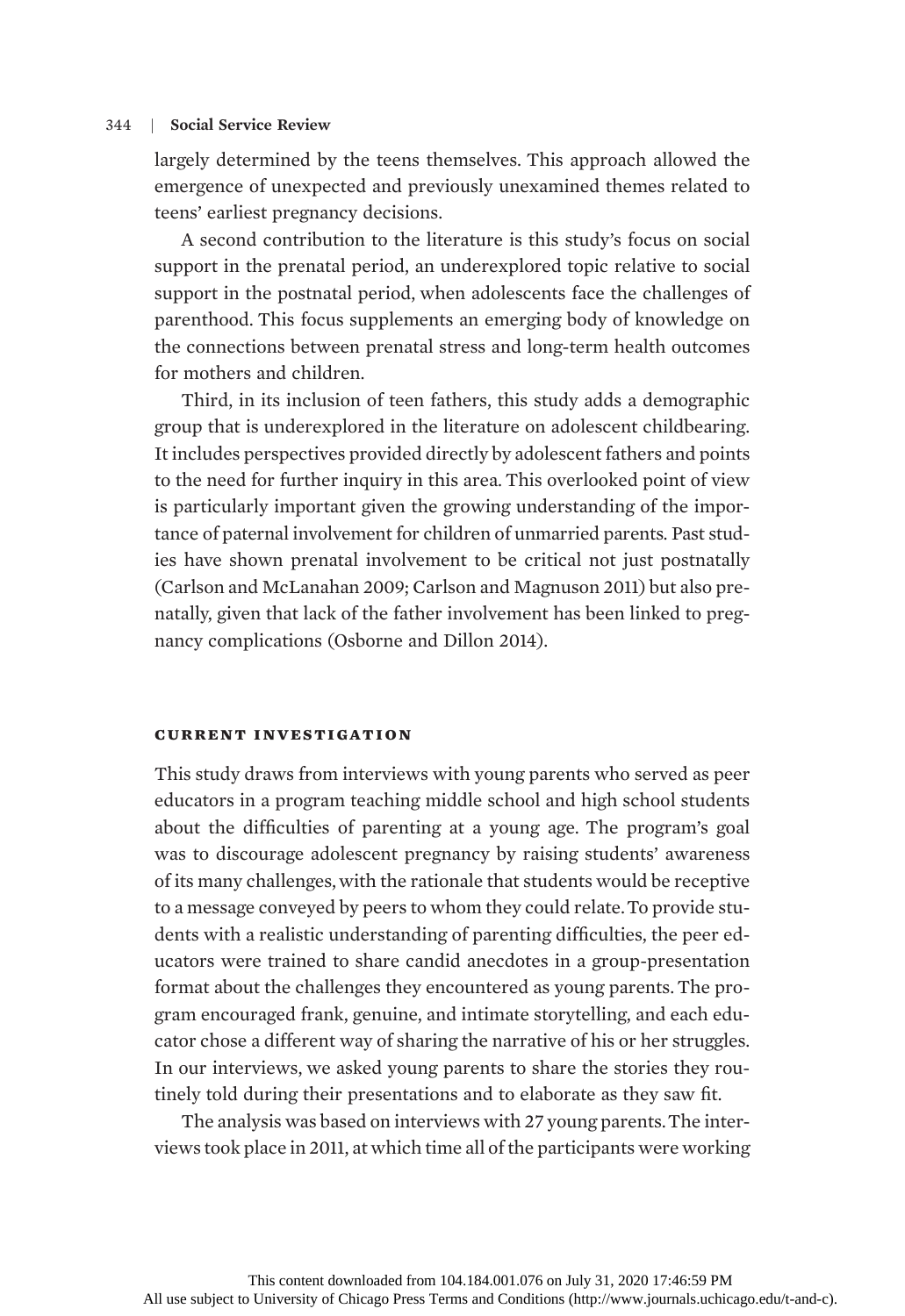as paid peer educators for the teen pregnancy prevention program. All of the program's peer educators were invited by email to participate, and two declined due to scheduling conflicts.The invitation explained that the purpose of the interviews was to gain an in-depth understanding of young parents' experiences. The invitation was written by the first author of this article, who was conducting an evaluation of the program and was introduced in that capacity to the peer educators. The supervisor of the program delivered the invitation by email. The study underwent all relevant protocols of the University of Texas Institutional Review Board process.

Study participants were drawn from three different program sites in Texas: El Paso, Austin, and Houston.We conducted all the interviews during work hours at participants' places of work, and we compensated interviewees with the equivalent of their regular hourly wages. There were 27 participants: 19 females and 8 males. The sample comprised young adults from a diverse mix of races and ethnicities, including African American, Asian, Hispanic, and white. All were interviewed individually. No couples were included, and none of the participants were related to one another, although many likely knew one another through participation in the program.

At the time of the interviews, the group ranged in age from 17 to 27 years old, with the median age being 22. Not all participants shared how old they were when their first children were born, but according to estimates based on other information participants supplied (such as age at time of pregnancy discovery and age of children at time of interview), we surmise that participants' ages at time of delivery ranged from 14 to 22, with the median age being 17. The majority of participants had become parents as teenagers, but four participants had been slightly older at the birth of their first child (one participant was 20 years old, one was 21, and two were 22). Although these participants were not teenagers at the time of their deliveries, they were nonetheless young and unprepared for the challenges of parenthood, as their narratives and program participation demonstrate, and their feelings about the pregnancy reveal did not differ in any systematic way from those of their younger peers in the program. Furthermore, given that adolescent brain development continues beyond the teenage years (Sawyer et al. 2018), their perspectives provide relevant insight into the challenges of adolescent pregnancy and parenting.

We conducted recorded interviews in a semistructured format. Rather than adhering to a uniform set of questions, the conversations flowed freely,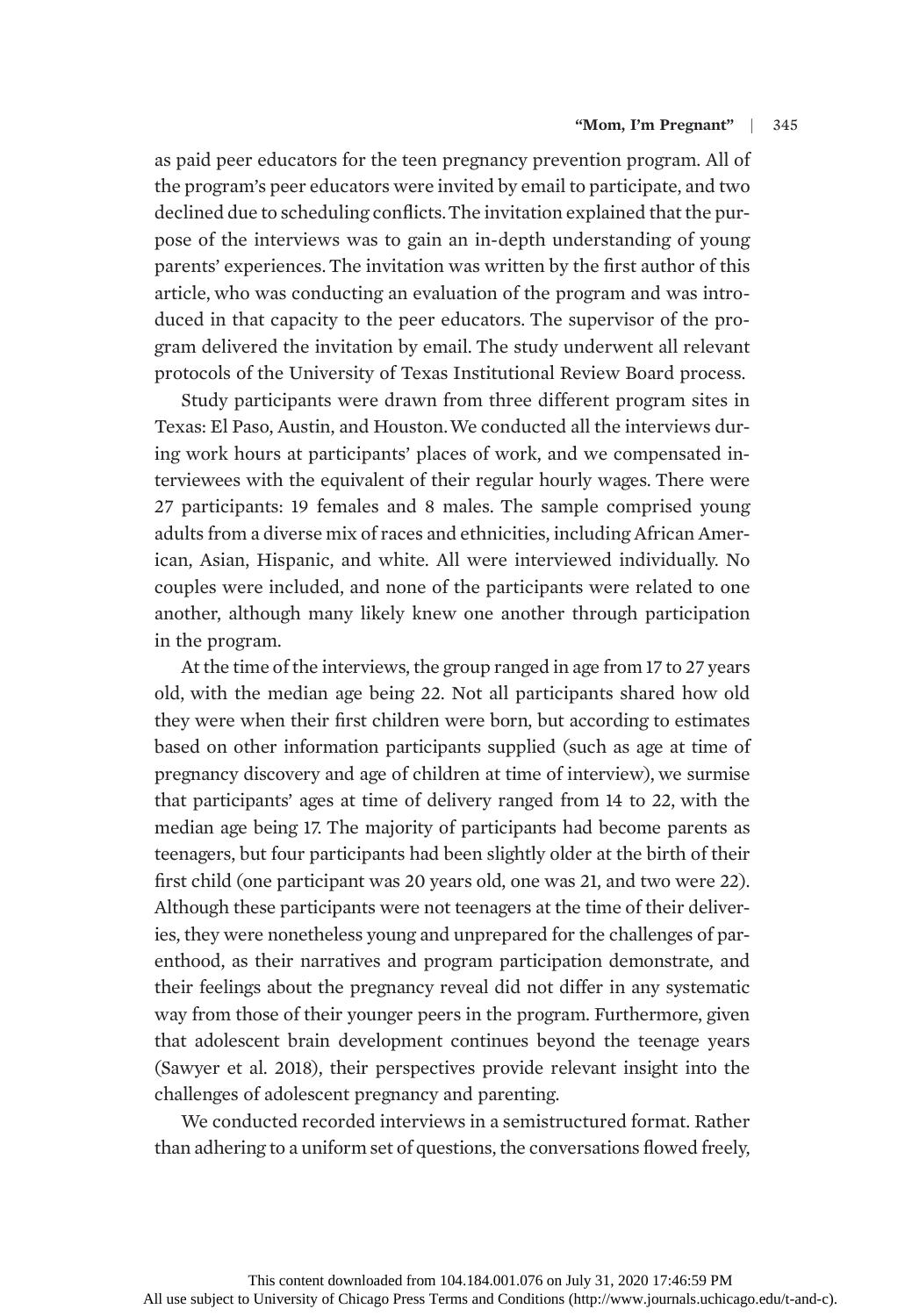primarily directed by the information volunteered by the young parents. All participants were asked an initial set of questions about their age (and that of their child) and their current schooling and employment, after which they were asked to share the stories they typically told as peer educators stories about their recollections of the pregnancy experience and what it was like to be a young parent.The participants largely chose which story elements to divulge and which details to emphasize.We determined followup questions primarily on the basis of the content of participants' stories and the need to make points of clarification along the way.

One limitation of this study's retrospective approach is that the participants' perspectives—perhaps influenced by their experiences in the peer education program—may have shifted over time, altering their interpretations of the past. However, the approach was informed by the symbolicinteraction perspective,which gives primacy to individuals' interpretations of experiences and acknowledges that those interpretations change over time (Carter and Fuller 2015). The central purpose of the interviews was to understand the teens' experiences as they understood them. Although informed by hindsight, those perspectives nonetheless provide firsthand accounts of adolescents' help-seeking rationales.

The symbolic-interaction perspective is one of the theoretical underpinnings of grounded theory (Corbin and Strauss 1990), which is the framework of inquiry that informed our interview approach. A grounded theorist does not begin a research project with a particular hypothesis but rather forms a theory based on the data that are collected—in this case, the stories provided by young parents.

The interviews lasted about 90 minutes each and were subsequently transcribed. On average, the transcripts were 20.26 pages long, with the shortest interview being 11 pages and the longest being 30 pages. The word counts ranged from 5,220 to 14,943 words, with an average length of 10,127 words. Given the intimate nature of details shared in the interviews, we replaced participants' names with pseudonyms and did the same for any other people mentioned during the interviews to protect participants' identities. Other identifying features (e.g., names of schools and stores) were also adjusted as necessary.We initially coded the transcripts to identify basic themes; then MAXQDA software was used to assemble the data into categories and subcategories in an iterative process through which major themes were identified, reviewed, and refined. Consistent with grounded-theory practice, we then derived the theories we present in this article from those themes.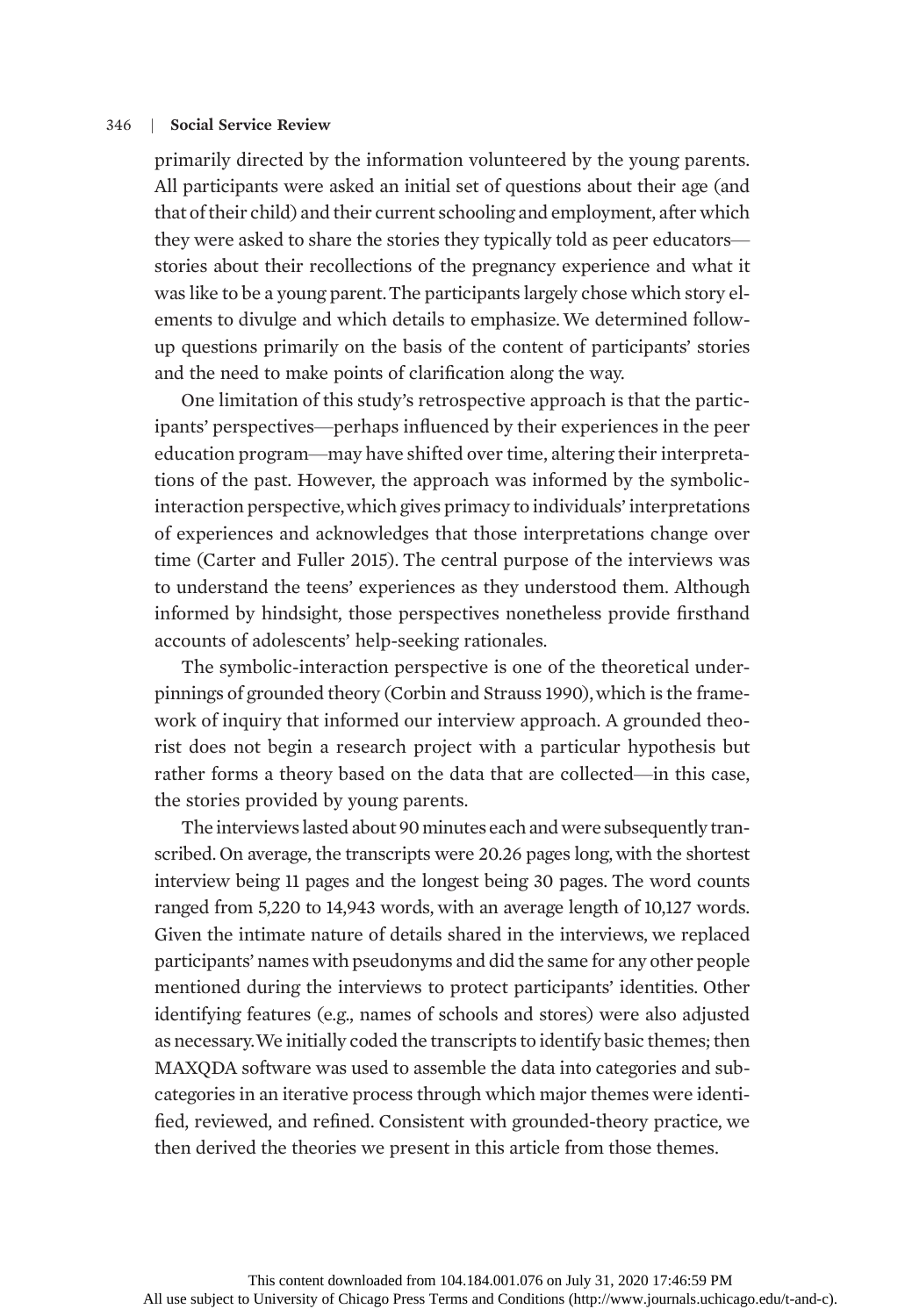#### **RESULTS**

As recounted by the young parents interviewed in this study, the pregnancy reveal often took place in stages, beginning with suspicions about, or discovery of, the pregnancy. In a way, many of the participants had to reveal the pregnancy to themselves, not just in the literal sense of confirming the pregnancy with a home test or doctor visit but in the emotional sense as well: They had to learn to accept a very different reality from what they had previously known. Therefore, discovery of the pregnancy often was not a singular event but a process of suspecting, confirming, and admitting to themselves that the pregnancy was real. For some, this first stage—one of trepidation, indecision, and inaction—lasted quite a while; for others, it was short but nonetheless salient in their memories. This stage led eventually to disclosure of the pregnancy, usually to a partner or friend first (what we call the "soft reveal") and later to a parent or other adult (the "hard reveal"). For some participants, these stages overlapped; for others, they were quite distinct.The following sections explore the stages in more detail through the recollections of the young parents.

## stage 1: the self-reveal

For many of the participants, pregnancy discovery was deceptively complex, in that it was not necessarily a singular event. Instead, it was a drawn-out period of personal reckoning and often denial, even as the pregnancy advanced. The following stories provide insight into the mindsets of adolescents in the period before they took action to seek help with their pregnancies,when they were delaying,wittingly or not, the inevitable.They also underscore just how long this process can take: not just days or weeks but sometimes months.

# Denial

For many of the young adults interviewed, pregnancy began with weeks or even months of inaction or denial. In several cases, teenagers were not explicitly keeping the pregnancy secret; they simply were not acknowledging the situation to themselves.Veronica's story provides a particularly remarkable example of this situation, in that her parents suspected she was pregnant—at 20 weeks along—before she realized it herself: "Four days after my sixteenth birthday, my mom came into my room, and she was like,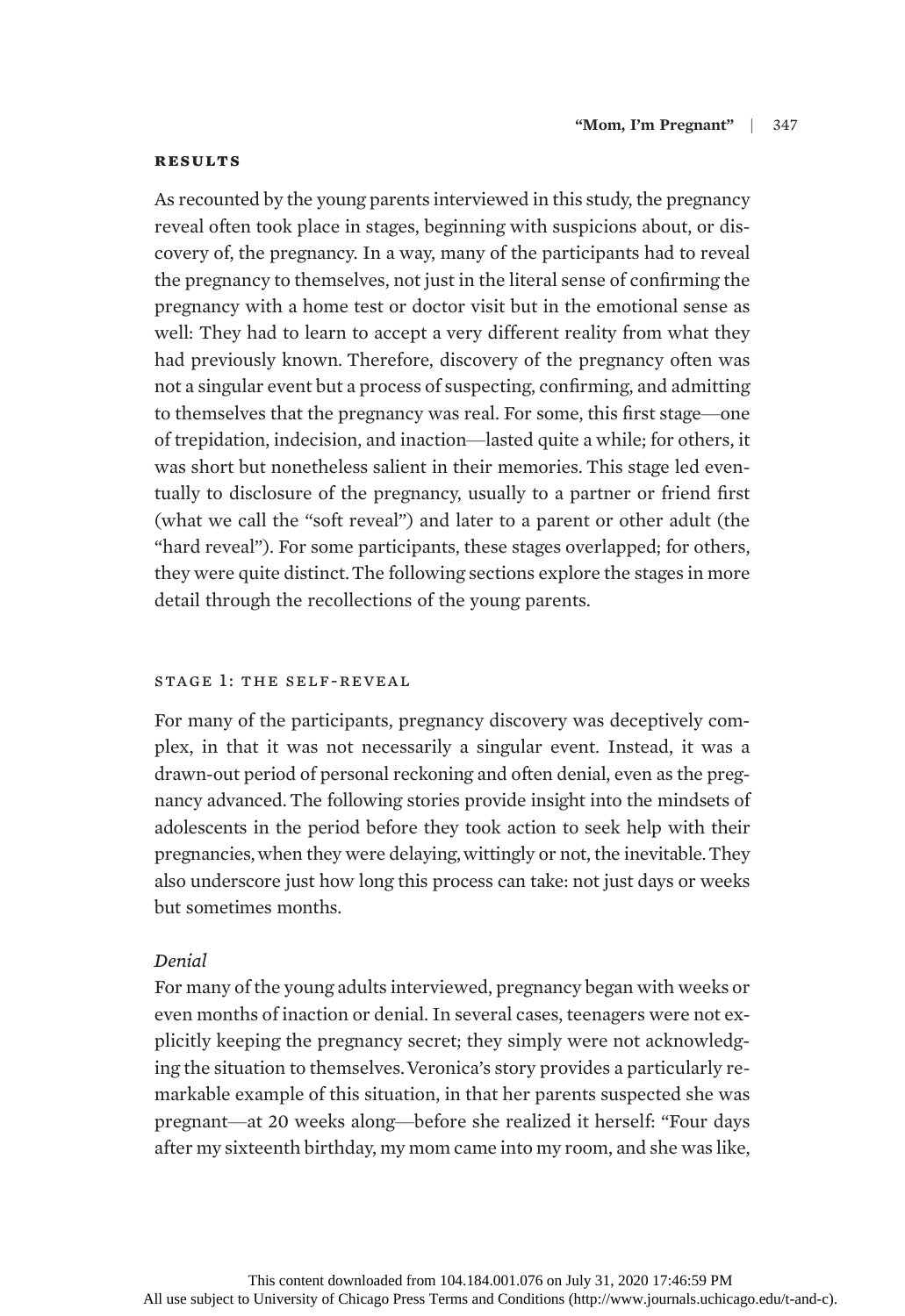'Have you gotten your period? Have you gotten your period?' I was like, 'Why are you asking me this? Why? Do I look like the type of girl that would get pregnant?' I remember just freaking out and kicking her out of my room. I laid on my bed and looked at my ceiling and thought, 'Oh my God. I have to be pregnant. I have to be because I can't remember the last time I got my period.'"

Veronica's story illustrates an extreme version of a fairly common reaction to pregnancy symptoms among the young adults in our study: denial. For some, denial meant ignoring missed periods or failing to seek help despite experiencing strange symptoms. "Well, my period's never been normal," recalled Ellen, who was 16 at the time of her pregnancy. "But after 4 months of nothing, I told my best friend, 'I think I'm pregnant.'"

Similarly, Carmen, who was 19 at the time of her delivery, had her suspicions but postponed seeking help. "I still had my menstrual cycle," she recalled. "I did have symptoms, and I took pregnancy tests, and they always came out negative.When I was 6 months pregnant, I felt something moving, and I was thinking, 'What if it's a worm? What if I'm sick? What if it's something else?' So I went to the doctor."

Marisol was 13 when she learned she was pregnant. Like Ellen, her suspicions began with her first missed period. And like Carmen, she knew that other symptoms could also indicate pregnancy—but she did not have any other symptoms at first. "I knew that being pregnant, you miss your period," she recalled. "But it wasn't straight-up, like, 'I'm pregnant.' So I just put it in the back of my mind. And I knew . . . there were other things, like throwing up, being moody, sleeping all the time, and I didn't have any of that." Two more months passed without other symptoms. Then, on the bus to school one morning, she became so hungry that she got off the bus, went home, and ate "two big cups of Ramen noodles . . . in 5 minutes." After that, she said, "I ended up throwing up. And right after that, I feel really exhausted. Like I'm really, really, really tired. And then I ended up going to sleep from like 4:00 in the afternoon until 7:00 the next morning. So after that day . . . it all came to me at once—I'm throwing up; I'm sleeping all day; I'm tired. Like it can't be anything else besides me being pregnant."

For some teens, denial continued even after confirmation of pregnancy. In these cases, it meant pretending that nothing had changed and attempting—not always successfully—to carry on with normal routines. "The first couple months . . . I was, like, in shock," recalled Eva, who was a freshman in college when she got pregnant. "It didn't really sink in. I really wasn't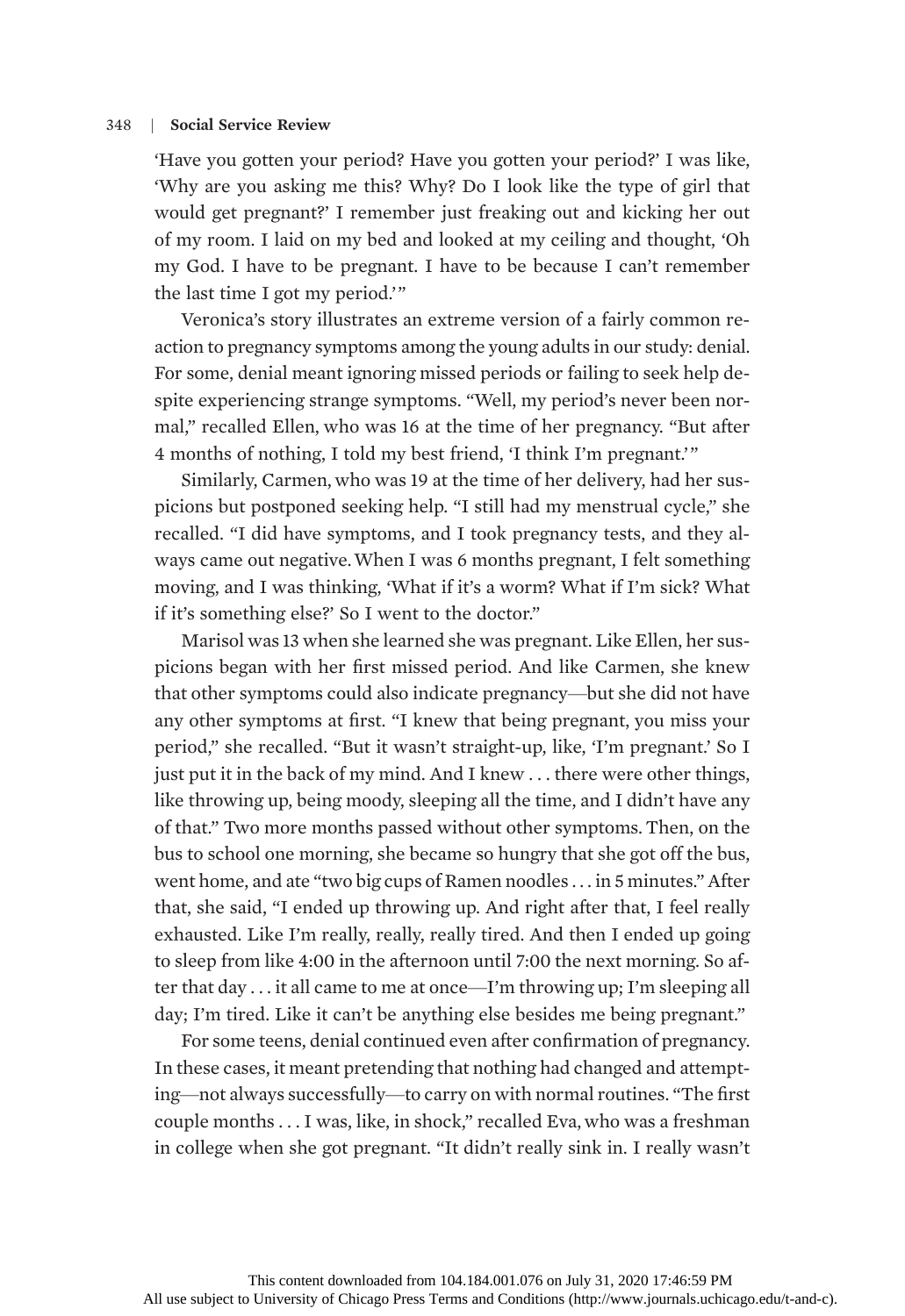thinking about the future, I was just stuck on that mindset. But at this point I had already lost my job.They let me go because I was showing up to work like 5 minutes late, 2 minutes late, 3 minutes late. So after a while I guess they were like, 'Well, it adds up.' So they let me go, and then I'm failing three classes out of four. At the end of the semester, I lost my scholarship, so I had to move out of the dorms."

As these stories illustrate, some adolescents do not just resist telling parents; they also resist admitting to themselves what is happening. And coming to terms with the situation often takes precious time, even as the pregnancy advances.

# **Partners**

As demonstrated by their stories, boys may be similarly likely to downplay or ignore pregnancy suspicions—both their partners' and their own. "She had mentioned something about how she thought she might be pregnant," recalled Domingo, who was 16 when he learned about his partner's pregnancy. "But we didn't put much thought into it."

Boys often turned to the rationalization that the baby probably was not theirs. "I was kind of like in denial, like, 'It's not my baby,' or whatever," remembered Juan, who was 16 when he learned that his girlfriend was pregnant.

It was not unusual for boys to become distrustful of their girlfriends or partners. "She looks at me, and she says, she's like, 'I'm pregnant,'" remembered another participant, Diego. "And I looked at her like, 'Huh?' And mind you, I'm 16 at the time. . . . I was like, 'Um, get a job.' And I walked away. I did this because I was scared. I was very scared of the situation. I didn't know who she had been sleeping with other than me. I didn't know if she was lying to me. There were so many other variables I didn't know about that I wasn't going to go off her word and trust her. So I walked away, and I started to ignore her."

Like Diego, Domingo initially cast doubt on his partner's fidelity. "My first reaction was I was denying the baby. It wasn't mine," he recalled. "It was hard to accept. I was so big into sports, and this couldn't be happening. 'There is no way this is mine.' I think it was just a normal reaction for someone to have, but I just denied it, and she was just so set that it was mine and wanted me to do a test and everything. Then I actually went ahead with the tests, and then I went into kind of a depression because my mom made me give up sports."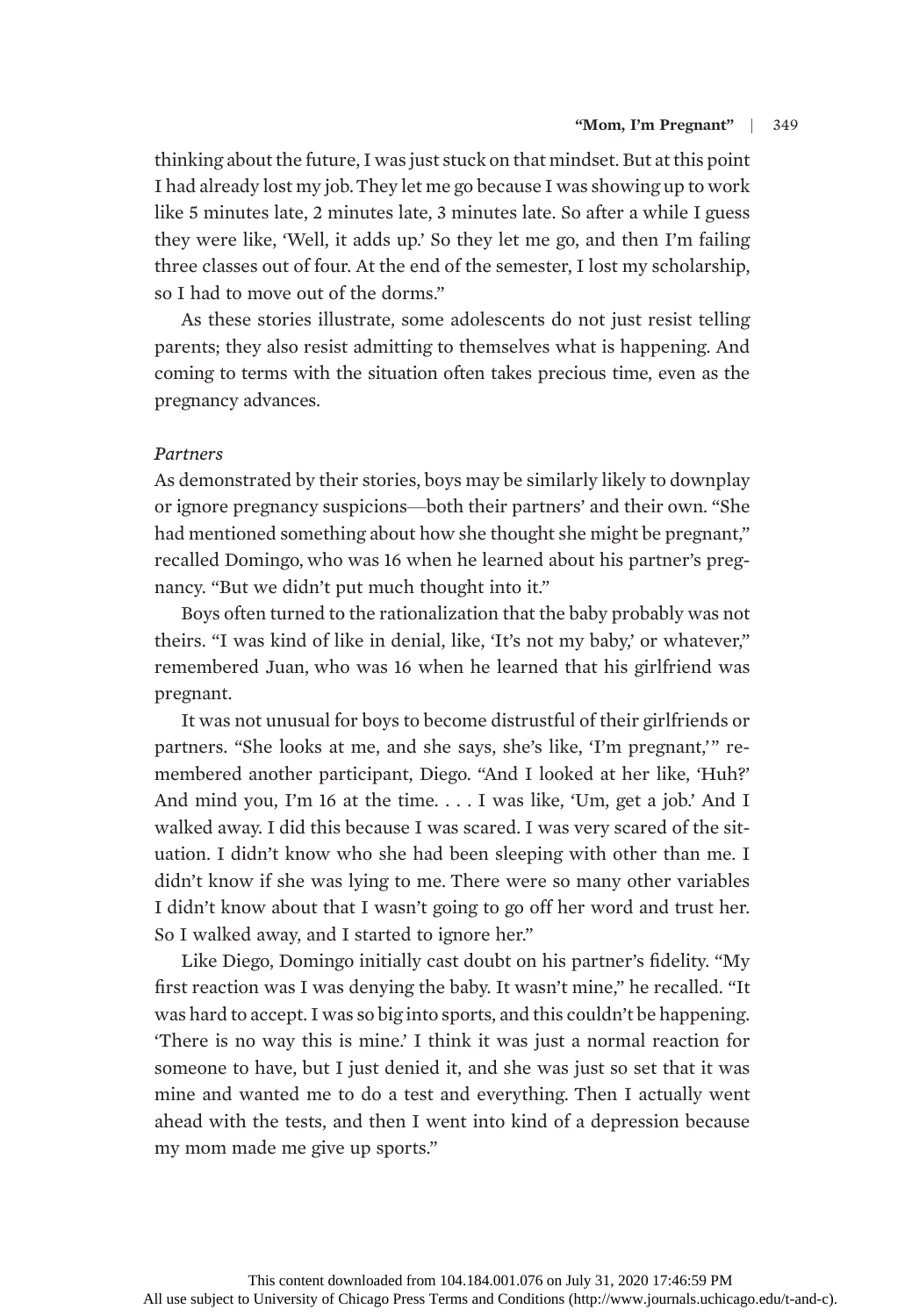Ricardo, who was 16 when he learned his partner was pregnant, maintained his disbelief throughout the pregnancy: "At that point I didn't really know how I wanted to handle it. She wasn't my girlfriend, so we just kept it on a friends basis, you know what I mean? . . . So I wasn't sure, you know?"

All of the young fathers we interviewed ultimately took responsibility for their children and were actively involved in their children's lives. (These characteristics are not representative of all teen dads but may reflect selection into or learning from the pregnancy prevention program.) Nonetheless, many admitted that their initial response to their partner's pregnancy suspicions was not supportive or that they did not take the matter seriously. "She told me she missed her period 1 month, and I kind of blew it off," remembered Juan. "I was like, 'All right, that happens,' or whatever. And then the next month she missed her period again, and at this time I couldn't ignore it. So we got a pregnancy test."

Others recalled that they avoided dealing with the problem out of fear or embarrassment. In some cases, months passed before a couple would attempt to confirm a pregnancy or reach out for help. Marcos was 16 when he learned that his girlfriend was pregnant. At first they both tried to ignore their suspicions, but eventually Marcos confided in his mother. "We didn't know [that she was pregnant], but we were throwing up, and me and my girlfriend would deny it all the time because we were scared," recalled Marcos. "Eventually I told my mom. You know, I had to tell her, even though I was embarrassed. She was like my father and my mom. So I told her, and she took me and my girlfriend to a clinic. . . . She was already 3 months [pregnant]."

Like Marcos, Dao-Ho, who was 15 when he learned his girlfriend was pregnant, let several months pass before taking action. "She misses her period for 1 month, tells me, and of course, me being in denial, I told her, 'Don't worry about it—something's probably wrong with you,'" he recalled. "Second month came; she misses her period; I decide, 'You know what, she might be pregnant.' But it's only a lingering thought in the back of my mind. Now she told me this, and I'm thinking to myself, 'What if she is pregnant? Probably not.' And I tell her, 'Don't worry about it; don't worry about it; don't worry about it.' So we split off for the third month. She tells me she missed her period again. At this point, I knew that she was pregnant."

The implications of a boy not reaching out about a pregnancy are not always the same as those of a girl not reaching out. As some of these stories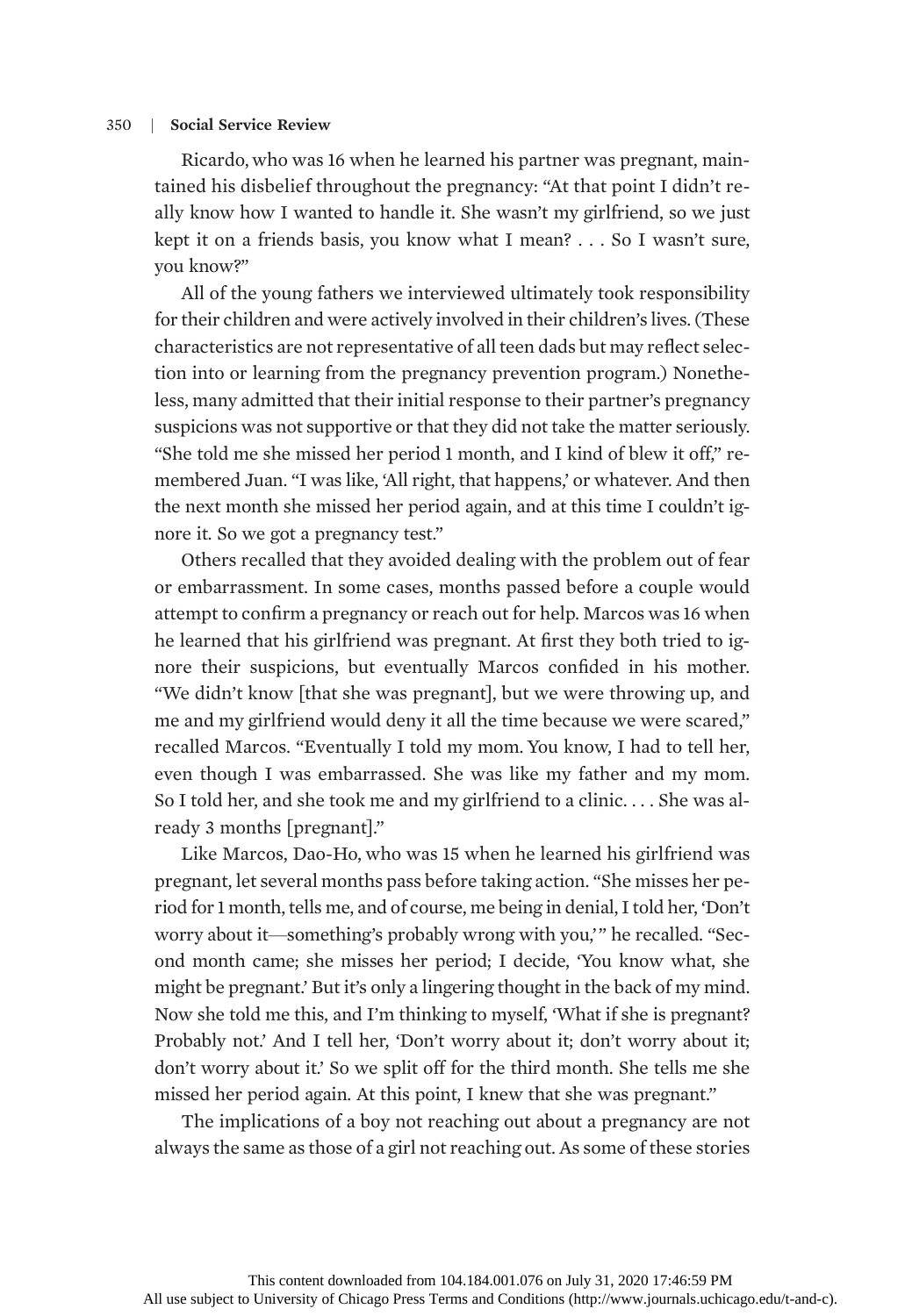demonstrate, pregnant partners may attend to the pregnancy independent of a boy's willingness to participate. However, in some cases, such as with Dao-Ho, Juan, and Marcos, it is clear that both partners' inaction contributed to a substantial delay in seeking help from an adult. And as these stories show, there is a key similarity in the emotional experiences of boys and girls faced with a pregnancy. They may sometimes conjure different reasons to justify inaction: Girls may convince themselves that they are not really pregnant; boys may rationalize that the pregnancy is not their responsibility. But in both cases, they are likely entertaining the possibility of alternate realities for the same reason: to avoid dealing with an overwhelming situation.

# Unintended Consequences

Notably, some of the young parents recalled that they intended to get pregnant or at least intentionally did not avoid it. Yet, with the exception of Angelica,who eagerly told her mother, even these young parents experienced misgivings once they were actually pregnant. Despite wanting to become parents, they, like their peers, were prepared neither for facing the challenge alone nor for reaching out to parents for help. "Whenever I found out, my heart dropped," remembered Suki, who was 18 years old and a freshman in her first semester away at college when she and her boyfriend decided to try to get pregnant. "I wasn't thinking [beforehand] about how should I tell my parents; I wasn't thinking about how I'm gonna raise this child; I'm not thinking about what I'm gonna give this child. All I'm thinking about, like, this is the child for someone to, you know, something to love."

Sergio, who was 19 when he became a father, had a similar change of heart when the realities of impending parenthood did not align with his expectations. "I wanted a baby. . . . I pretty much thought I was gonna die, so I was trying to have a kid . . . since I was 12," he recalled. "Pretty much I was supposed to spit this kid out, then I was supposed to be out of the picture. And when that didn't happen, I was like, 'What do I do now?'" Sergio recalled his realization that there would be more to fatherhood than he had anticipated. "Gang bangers aren't scared to die; they're not scared to go to prison," he said. "So I wasn't scared of any of that. Scared me having to be responsible, trying to be a dad—that's what scared the hell out of me."

As with Suki, Teresa's pregnancy was intentional but impulsive—a decision made by a 16-year-old experiencing an emotional crisis—and her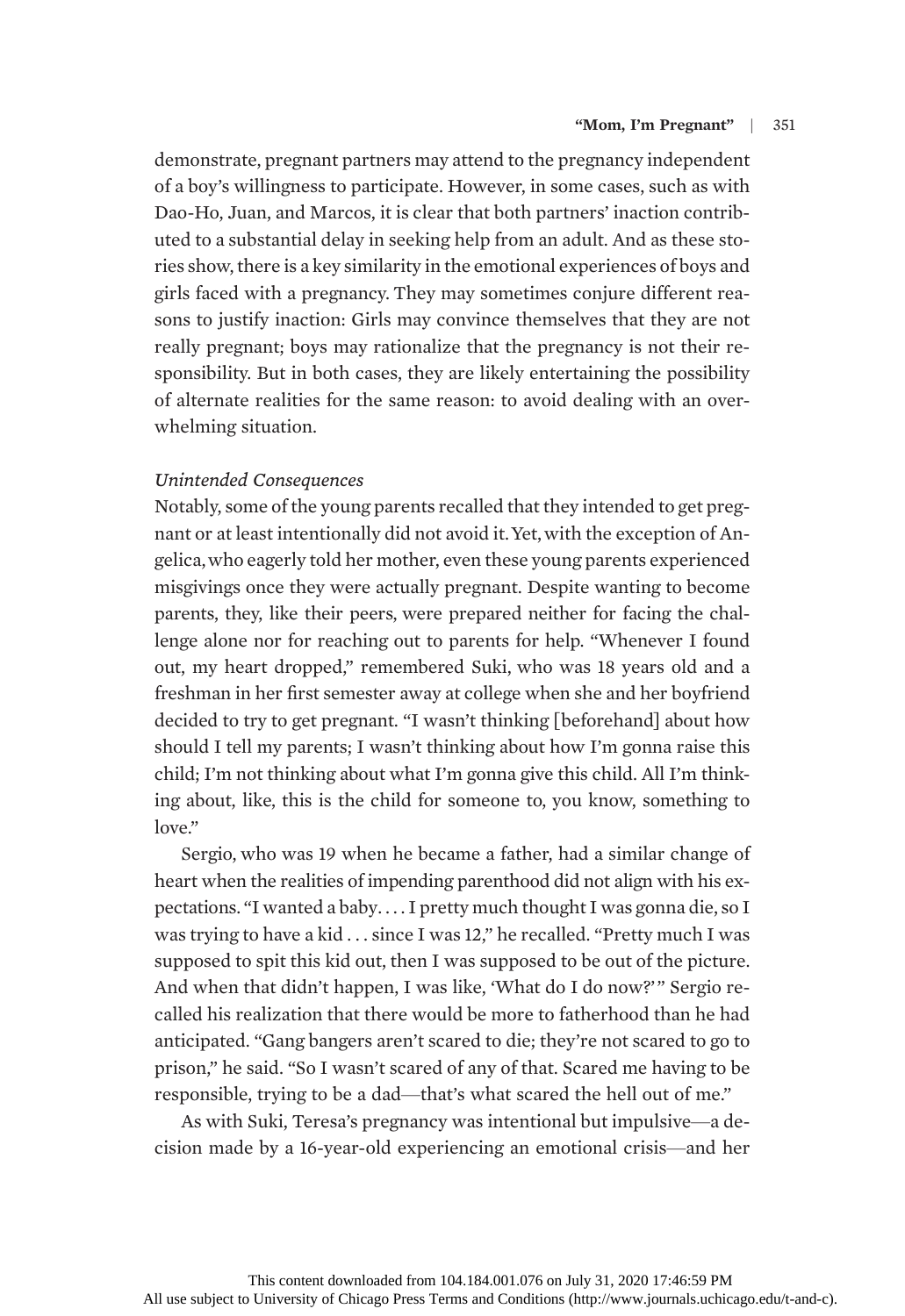original desire for the pregnancy did not shield her or her boyfriend from the drawn-out personal reckoning that so many of her peers experienced, whether or not they had intended to get pregnant. "A year into our relationship, doctors had diagnosed my grandma with breast cancer, and they were giving her 1 more year to live," remembered Teresa. "When she was in the hospital, she was saying a whole bunch of things that she wanted to see before she passed away. One of them was to see one of her greatgrandchildren. And us being teenagers and making dumb decisions,we decided to make a baby for her. Two weeks later I took a pregnancy test, and it came back positive." Once Teresa found out that she had actually succeeded in getting pregnant, she was not sure what to do next. "When I told my boyfriend, all these emotions hit him all at one time," she remembered. "He was happy; he was sad; he was crying; he was panicking. 'What are we gonna do? How are we gonna make it?' So we kept it a secret for as long as we could."

# Fear of Telling Parents

As these stories illustrate, despite differences in age, sex, and even the desire for pregnancy, delayed acceptance of the situation was common among these young parents, as was a reluctance to reach out to adults for help. Some teenagers recalled the prospect of telling their parents as the most frightening aspect of the situation. "I went to my room, and I just cried the whole time because I didn't know how to tell my parents," recalled Mariana, who was 16 at the time. "That was my main thing—I was so scared about what my parents were going to think about the whole thing. . . . I thought my life was over; my parents would kick me out; and that school was going to be over for me."

Fears of getting "kicked out"—often, but not always, unfounded—were common. Marisol recalled conveying this fear to her school nurse, who had encouraged her to talk to her parents. "I just kind of went off on her," she remembered. "I told her, . . . 'You're crazy! If I tell my parents I'm pregnant, they're gonna kick me out.' . . . I didn't want to tell my parents because I never got in trouble, so this would be like total shock, like 'get out of my life' kind of thing."

Even for adolescents who had positive feelings about the pregnancy, the prospect of disappointing parents could be prohibitively daunting. "I remember I took the pregnancy test at [my boyfriend's] house. I put it in my purse; I went back in his room; and I showed him, and he was like,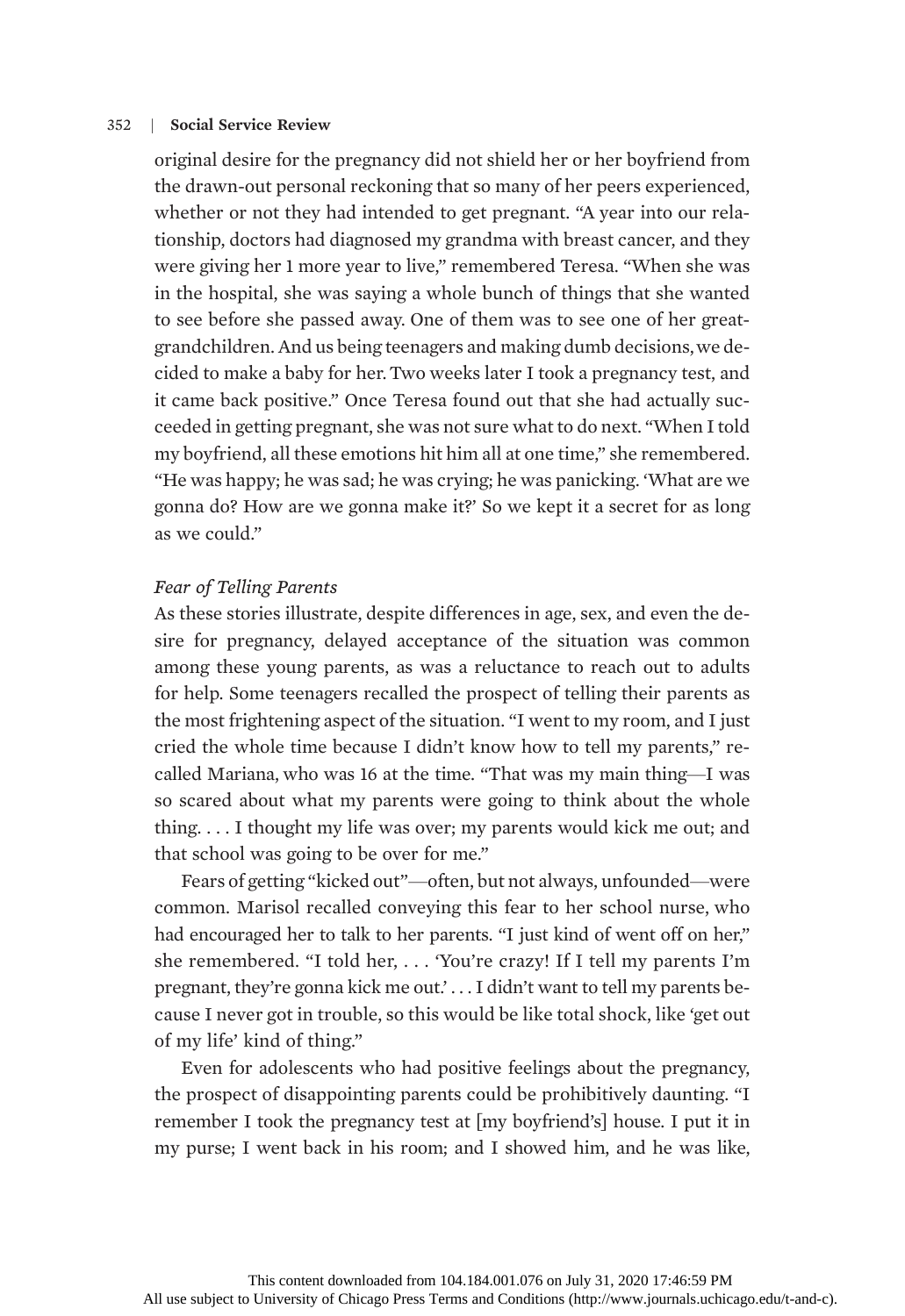'Whoa.' But then he started smiling, like he was very happy," recalled Ellen, who was 16 at the time. "It's kind of weird. Like, he was almost crying, even. I was crying. . . . But then later on, after I knew I was pregnant, and he went through this happy thing, then we looked at abortion—because we didn't want to talk to [our] parents."

Because of their fear of telling their parents, many young adults resolved to keep the pregnancy secret, though they were not always successful. "They weren't supposed to find out, because I was planning on telling them that—at maybe 6 months or so—that it was an immaculate pregnancy, that she was like the Virgin Mary," recalled Dao-Ho. "I don't know," he added. "That probably wouldn't have worked."

Similarly, at 21 years old, Josefina, whose parents lived out of state, intended to keep the pregnancy secret:

JOSEFINA: I felt like eloping would make things better. And we hid the pregnancy.

INTERVIEWER: You did? You just said, "I got married"?

JOSEFINA: Exactly. But, you know, you can't hide things from moms. So she knew.

Some teens hid the pregnancy until it was no longer physically possible to do so. "I was pregnant during the winter, so I would wear [my boyfriend's] sweaters, his jackets, like nobody would think anything of it," remembered Teresa. "So I was able to keep it a secret until I was 5 months pregnant. Once I turned 5 months, it was like I swallowed a whole watermelon. Like I didn't chew it; I didn't cut it; like I just swallowed it whole like that."

Natalia, who was 17 when she learned she was pregnant, also hid her pregnancy for a long time. "I didn't tell his family or my family until I was 5 months," she remembered. "I went and bought a bunch of the stuff you wrap your knees with when you have a sprain, so I could wrap them around my stomach so nobody could tell. There are a lot of pictures that I'm really 5 months at that point, and you can't tell—my stomach is completely flat."

In some cases, avoiding parents may have meant delaying medical care well into the second trimester. For others, such as Eva,who lived in a dorm, it meant estrangement from the family. "I had to move in with [my boyfriend's] family," she remembered, "because at this point my parents don't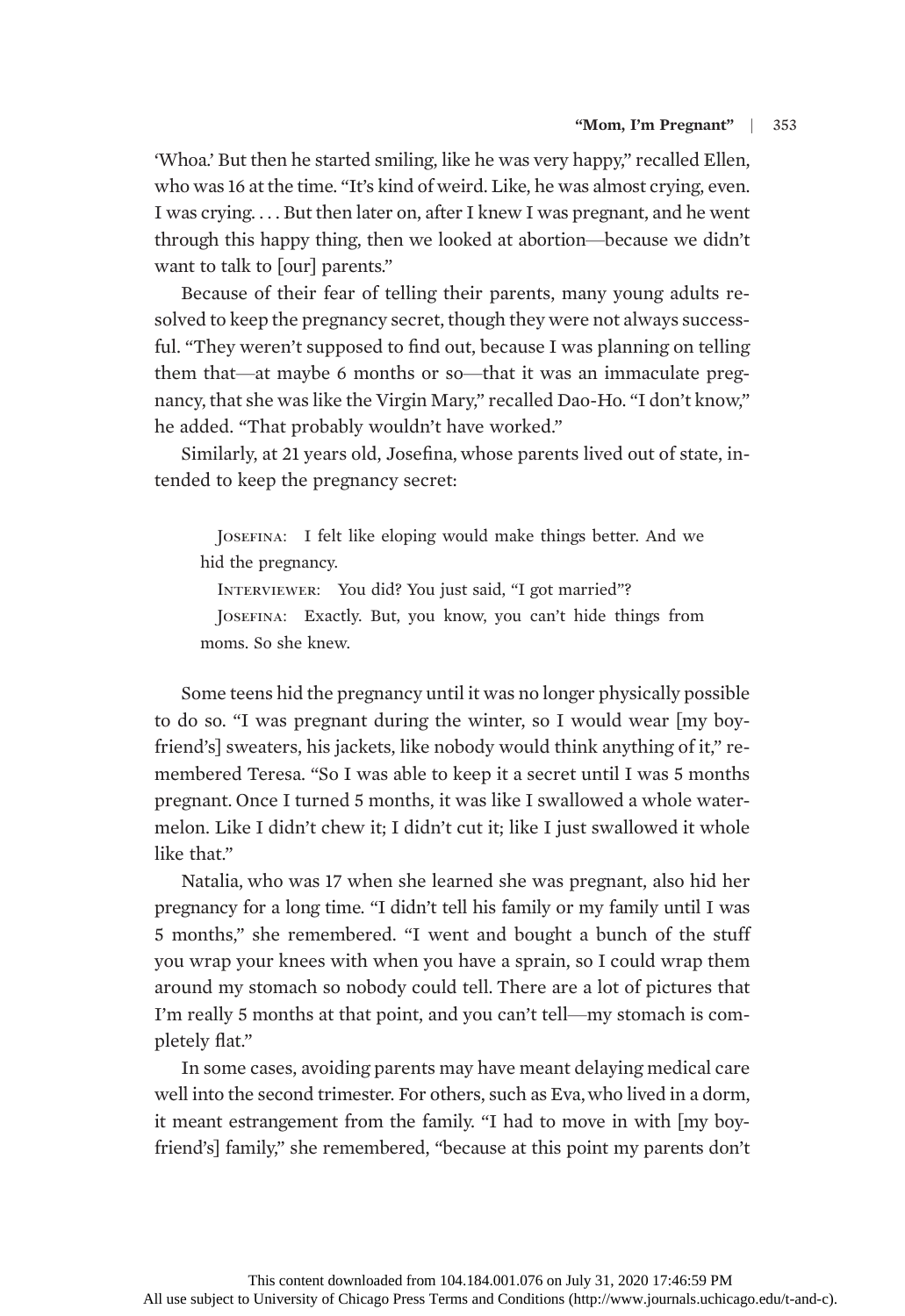know that I'm pregnant; they don't know that I'm failing; they don't know anything."

When she learned at 15 that she was pregnant, Martina had already run away from her family to live with her boyfriend, whom she later married. She waited 8 months to tell her parents about the pregnancy but lied about how far along she was and was afraid to call them once she had the baby. "My husband was like, 'Are you going to take our son to see your parents?' I didn't want to, because when I told them I was pregnant, it was a month before I was due," she recalled. "They thought I was 3 or 4 months pregnant, thinking, 'How could you do this to me?' But it was too far along for me to do something about it, so that's when they said they didn't want to hear from me.When I was giving birth, [my husband] asked if I wanted him to call my mom, and I said no, because I knew even if I did, she wouldn't come."

# Summary of the Self-Reveal

Regardless of circumstance, these adolescents reacted in remarkably similar ways when faced with pregnancy. They not only delayed reaching out for help but also sometimes delayed even admitting to themselves that there was a problem. In most cases, desired pregnancies did not preclude regrets and reluctance to reach out. Similarly, boys were typically as illprepared as their partners to face pregnancy or ask for support, and the initial support they provided was often inadequate. For some participants, there was a long period of inaction between initial suspicions of pregnancy and actual confirmation, a period during which adolescents not only kept their suspicions secret from adults but also often avoided thinking about them altogether. Others continued to stall even after confirming their suspicions. These findings suggest that adolescent pregnancy discovery may be a process, rather than a singular event, during which adolescents undergo a self-reveal as they come to terms with a new reality. All the while, their pregnancies advance—in some cases, well into the second trimester.

Among the 27 participants, 16 indicated that after suspecting or confirming pregnancy, they delayed sharing the news with parents for some length of time. (In some cases, they never shared the news—instead, parents found out independently.) The exact timing of the pregnancy reveal was not always discussed explicitly. Among all participants, there were eight cases in which the timing could not be determined at all. However, seven participants recalled that their parents learned the news within the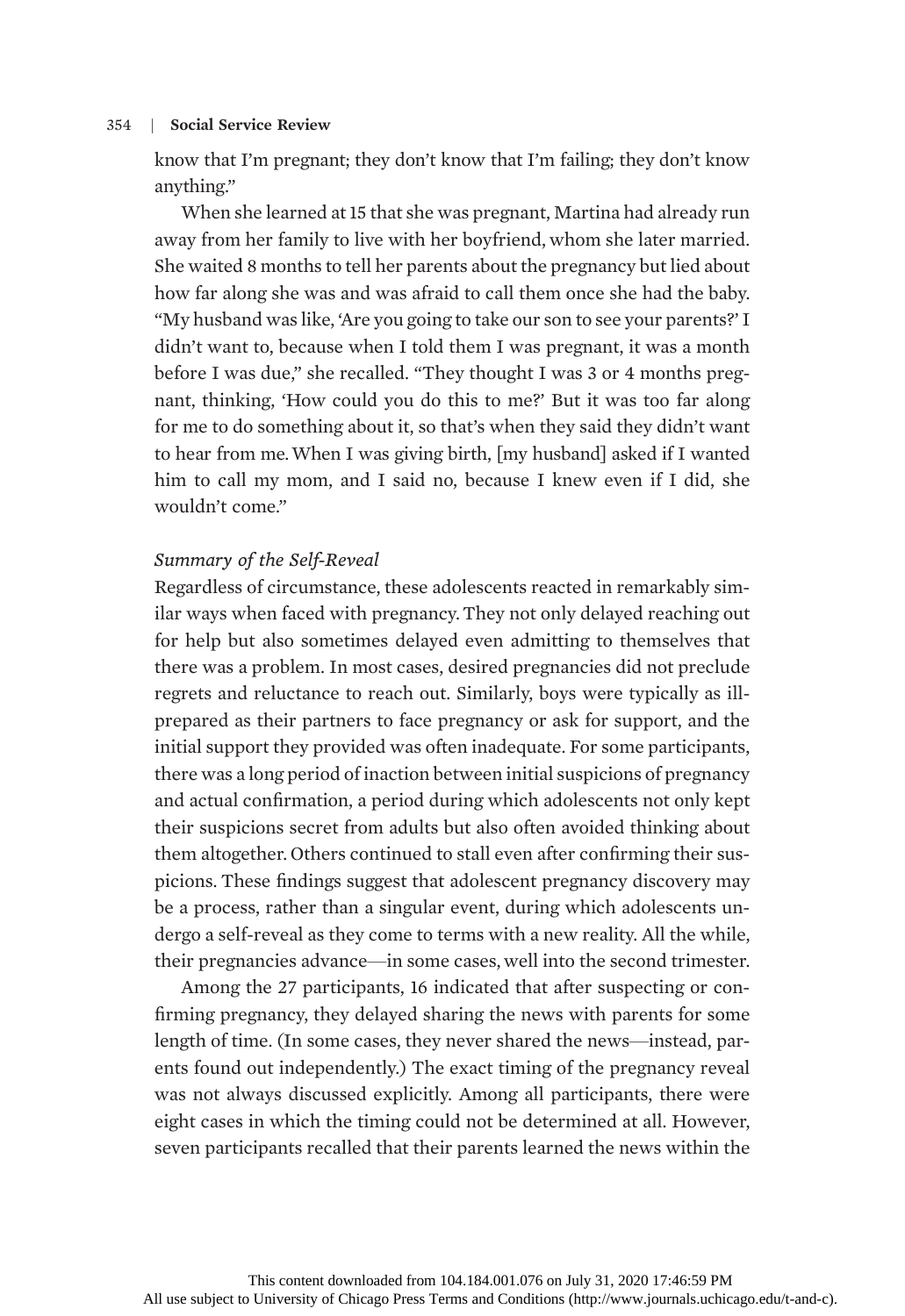first trimester (because the teen or someone else told them); 12 participants indicated that the reveal took place sometime after the 3-month mark. It was not clear how far past the first trimester some of these conversations took place. However, in four of those cases, we determined that parents did not learn the news until 5 months into the pregnancy or later.

## stage 2: the soft reveal

Although pregnancy discovery can be a kind of reveal, it is not in itself a help-seeking action. For the adolescents interviewed here, help seeking began with the reveal of pregnancy suspicions or discovery to someone else, be it a partner, friend, family member, health practitioner, or other adult. In most cases, the first person from whom teens sought help was anyone but their own parent. Most often, it was a partner or peer.This section explores this soft reveal in more detail.

Participants who suspected they were pregnant commonly enlisted the moral support of a peer when buying or taking a pregnancy test. Often the peer was a partner, but sometimes the peer was a friend or, as in Marisol's case, a cousin of about the same age. "So I ended up saving up my lunch money that my mom gave me," Marisol recalled. "I went to Walmart with one of my cousins, and we bought two pregnancy tests—took them at Walmart because I couldn't take them at home. They both ended up coming out positive, and then after that, I'm like, 'I'm pregnant. I'm for sure pregnant.'"

Some young parents described a scenario in which the partner, friend, or both waited impatiently, sometimes right outside the bathroom door, as the teenager took the test. In these stories, it is often the friends' anxieties, not those of the pregnant teens, that convey the emotional tension of the experience. "I took the pregnancy test, and [my boyfriend] was outside the bathroom with my best friend," recalled Teresa. "I just remember they kept knocking on the door, 'Are you done yet? Are you done yet?' . . . Once I opened the door, I didn't tell them anything, and they both just ran straight to the test."

Angelica's story reflects similar themes: a trip to the store and an anxious friend whose nervous excitement sets the tone of the experience. "We got a pregnancy test from the 99-cent-only store, and those things work. So I took it, and my friend was with me," recalled Angelica, who was 19 when she had her baby. "She was my age, and she had been my friend since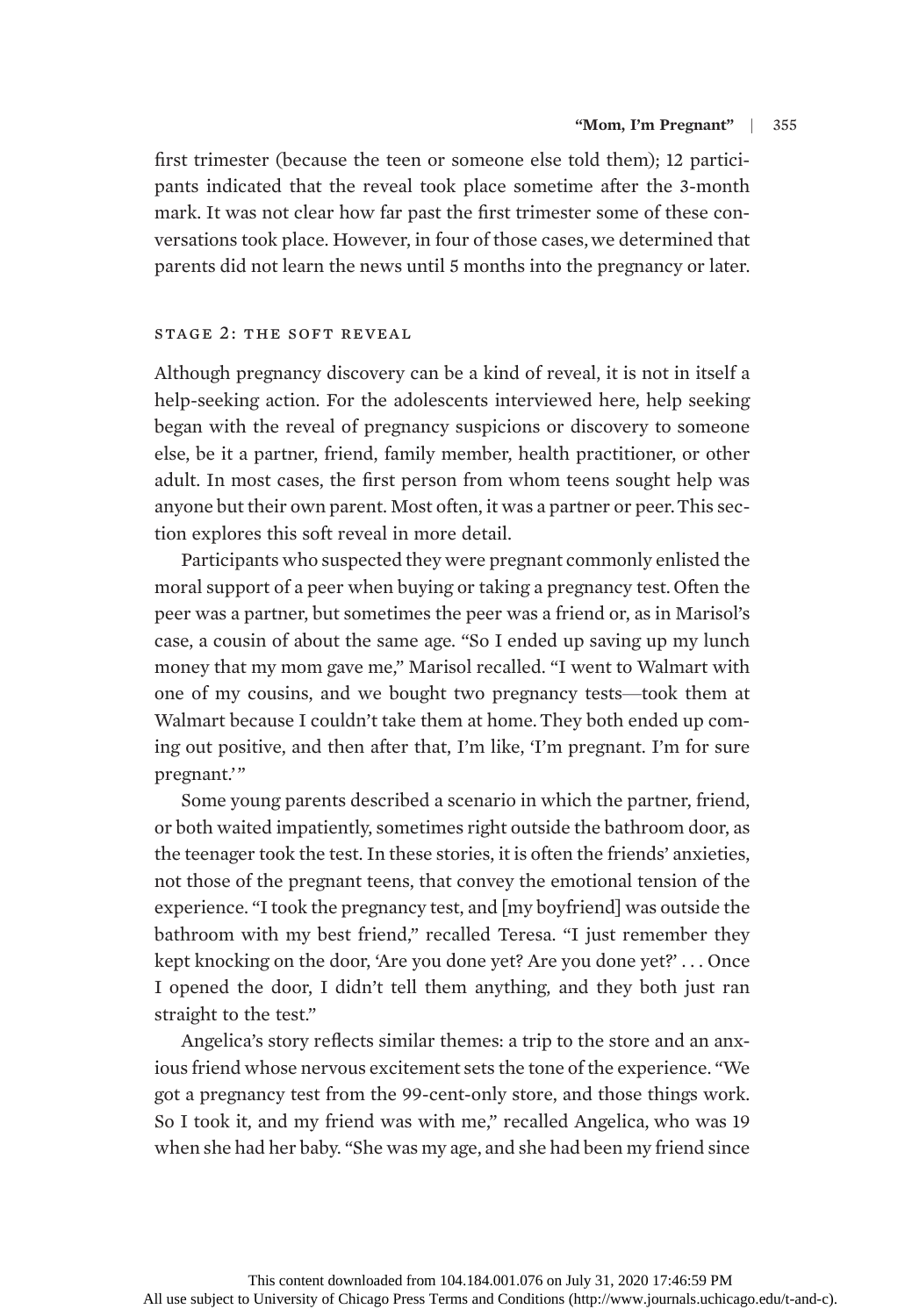fifth grade. She was like, 'I want to tell you; I want to tell you.' So I was sitting on the toilet, and she was like, 'Oh my gosh, you are so pregnant!'"

Once Angelica confirmed her pregnancy, the next person she told was her boyfriend. "March 30th is [my boyfriend's] birthday, so I was going to tell him on his birthday, like, 'Happy birthday, I'm pregnant!' But I couldn't hold it," she said. "I just told him."

Although teens most commonly told their partners first, sometimes, as in Angelica's story, they told a friend first and their partner second. Ellen's story offers another example of a teen enlisting a friend's moral support when she suspects pregnancy, then sharing the news with her partner once she has confirmed it. "I told my best friend, 'I think I'm pregnant,'" Ellen recalled. "She didn't believe me, so we got the [pregnancy tests] from the store. . . . And I took them at the same time, both of them. And one said yes, and one said no. So we got another one, and it said either, 'Pregnant' or 'Not Pregnant'—and it said 'Pregnant.' So I took that second one to show [my boyfriend], and he—actually, I told him [about the test], and he was like, 'What?'" After sharing this news, Ellen took the pregnancy test again, this time at her boyfriend's house, so that he could see the results for himself.

# Partners

Boys told similar stories. Dao-Ho remembered taking his girlfriend to the store to get some pregnancy tests and then, seeing them in his hand, "wondering where we should go and use this." After rejecting the grocery store bathroom, as well as his house ("I have siblings who will tell on me"), they settled on his girlfriend's house, where he anxiously waited outside the bathroom door for the results. "The first test came out as a positive test. This is where I stand up. I tell her, 'Why are you showing me this? This is the cheap test. I bought two tests for a reason. This might be the flawed one; this might be broken; this might be wrong. You should go back in the bathroom and take the next one.' . . . So she went straight to the bathroom again. At this point, I stood up; I started pacing back and forth. I walked; I walked; I thought, 'Now I do not know what I should do.What if she is pregnant? I might need to leave school; I might need to work. I just turned 16; I just got my license. I can't really support a life just yet.'" Finally, his girlfriend emerged from the bathroom with the results of the second test. "It had a smiley face," he recalled. "So my thought, the smiley face meant I was supposed to be smiling. I thought that the smiley face meant that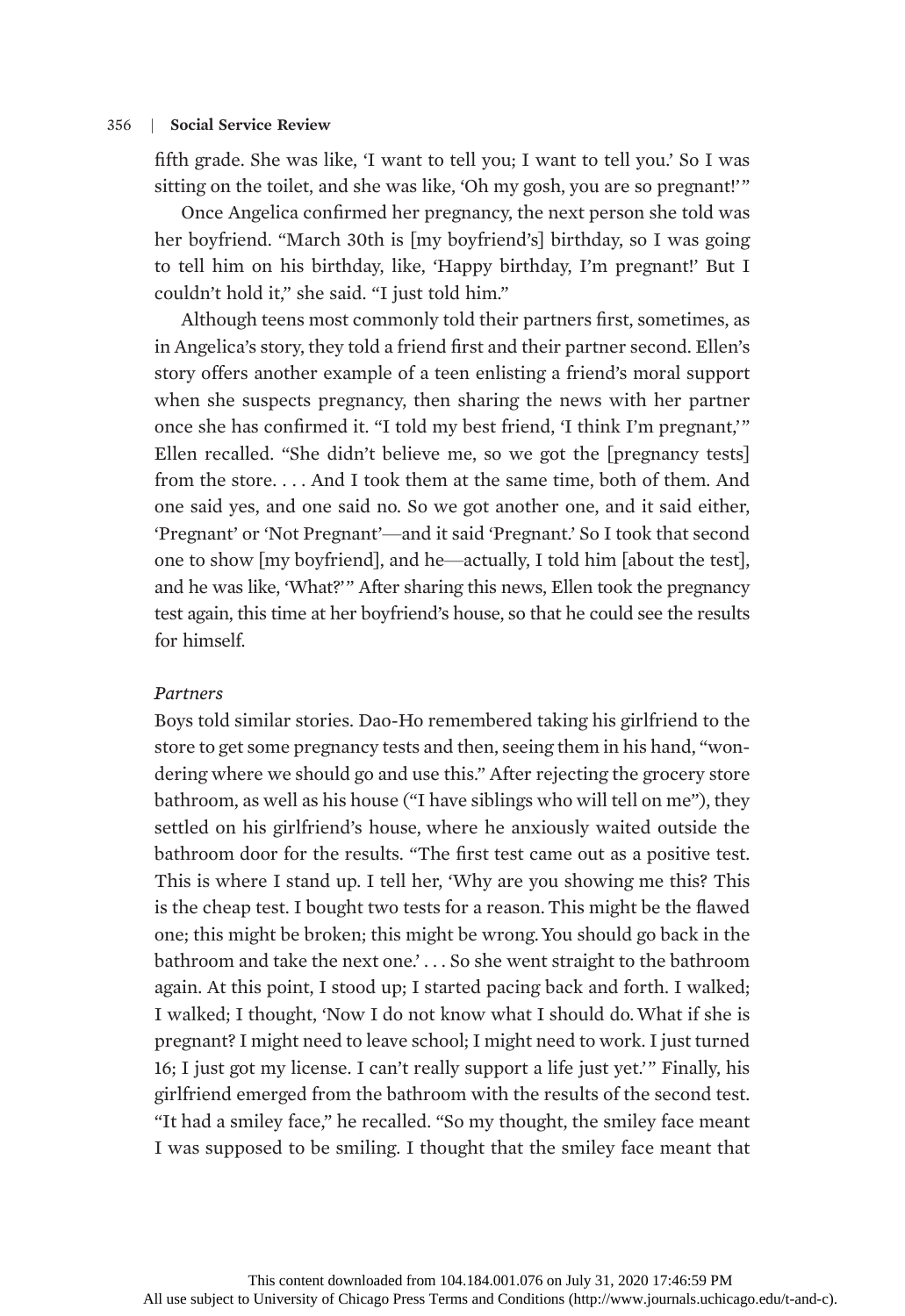she wasn't pregnant, because—for some reason that's what I thought. She tells me that it meant that she was pregnant, and at that point my whole world stopped."

Dao-Ho's story, with its conspicuous juxtaposition of juvenile attitudes and challenges with adult-like worries and responsibilities, provides a remarkably candid perspective on both the logistical and emotional trials of the adolescent self-reveal. Juan told a similar story. Like Dao-Ho, he helped his girlfriend buy the test, but once she got the results, he was unsure how to read them. "So we got a pregnancy test, and like, it was supposed to have like two lines, but she took it, and at first it didn't have anything," remembered Juan. "And so we could kind of forget about it, and when she goes back to look at it, she was like, 'Come here!' And it had one red line and the other was like pink. So I was like, 'What is it trying to say?' So I go show my sister. . . . She was like, 'She's pregnant, stupid.'" These stories show how peer support, however limited, can nonetheless play a crucial role in the pregnancy self-reveal. By assisting with the pregnancy confirmation process, peers help pregnant teens with the difficult challenge of acknowledging the pregnancy.

Although teens often enlisted moral support from friends and partners before taking a pregnancy test, some teens confided in peers only after they confirmed their suspicions on their own. "I was at home in the restroom," remembered Mariana. "After looking at the results, I went to my room, and I just cried the whole time because I didn't know how to tell my parents. ...I told one of my friends first, then I told my baby's dad."

Like Mariana, Martina took the test alone before reaching out to anyone. "I was already irregular, and I was feeling unusual, and food wasn't tasting or smelling the way it used to," she remembered. "So I took a test. Then I said [to my boyfriend], 'You have a surprise waiting for you,' and I told him."

Josefina, who lived alone, told a similar story. "So I had to call [my boyfriend] at 2:00 in the morning, because I just couldn't wait—I had to take the test," she said. "The one I had taken previously wasn't very clear. It said you might be off by a few days, so wait another day to take the next test. So I did, and it was just positive. So I called him, and I said, 'I need you to come here now.'"

Although teens typically confided in peers by choice, sometimes they did so by happenstance. In two cases, participants recalled taking a pregnancy test not because they suspected they were pregnant but to provide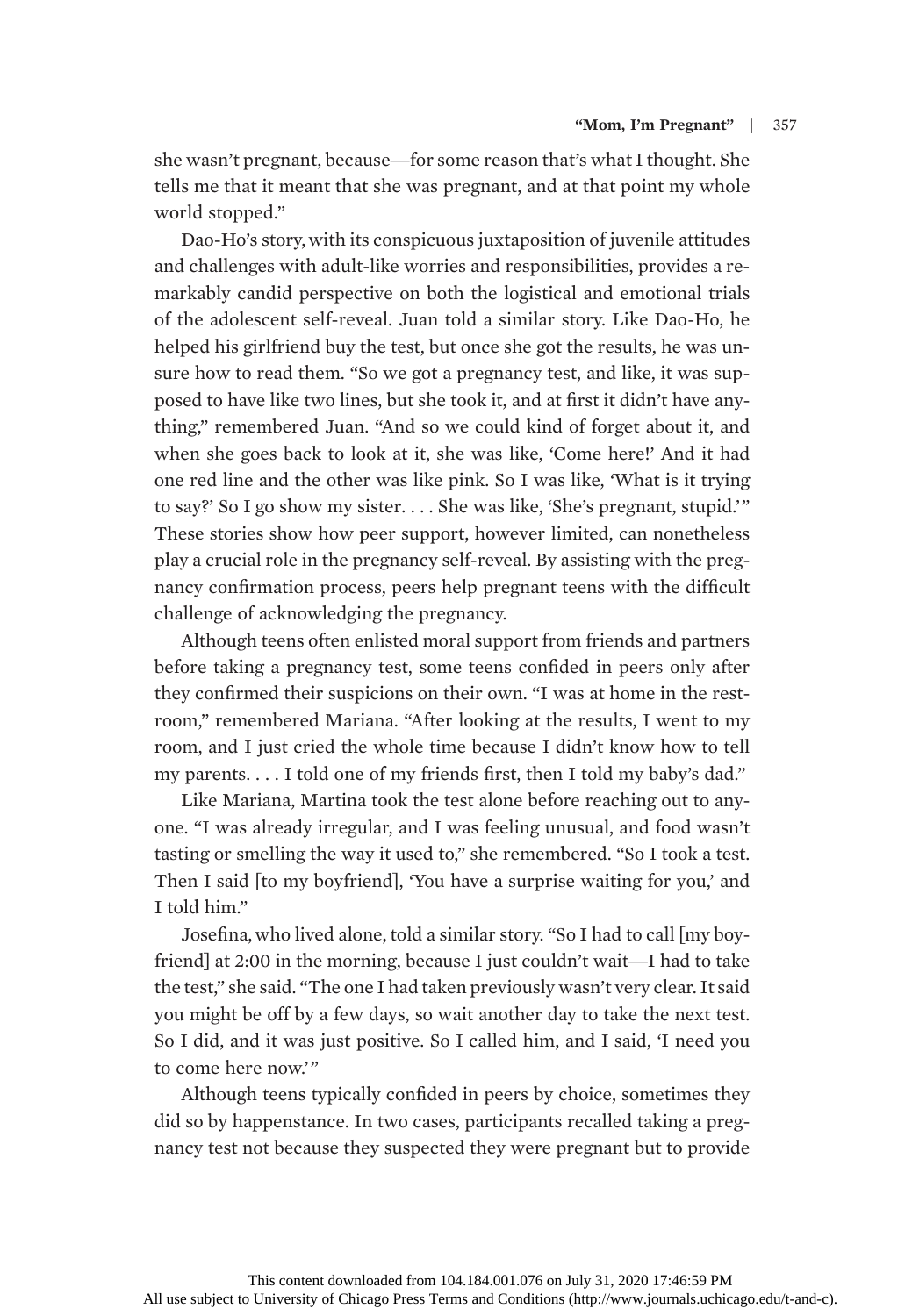moral support for a friend who was taking the test. In both instances, it was not the friend who turned out to be pregnant.

Together, these anecdotes underscore the importance of peer relationships in the earliest stages of these young parents' pregnancies. Friends often were a source of emotional support as teens sought means of coping with their fears and anxieties. They did not provide the type of help, such as medical advice, that one might expect from adults, particularly parents, but they did help with pregnancy confirmation—an important step in the self-reveal. And as stories in the following sections demonstrate, friends sometimes played an important role in connecting teens with adults so that they could get the additional guidance they needed.

# Reaching Out to Adults

Not all teenagers turned only to peers before parents. Some told partners' families before telling their own. Among the 15 young adults who discussed this issue in the interviews, just under half (five teen mothers and two teen fathers) reported that their partner's family learned about the pregnancy before their own family did.

Among the seven cases in which the partner's parents learned first, not all represent instances in which the teen told the partner's parents directly. In some cases, the partner's parents may have learned indirectly, or the partner—not the teen who was interviewed—separately told them first. Only in four cases was it clear that teens themselves told a partner's family before telling their own. For example, Suki, who had planned the pregnancy, took the pregnancy test at her boyfriend's apartment while his mom and brother were visiting. "I was in the bathroom; they were in there [the apartment]," Suki recalled. "It was just after [a holiday], and the next day was his mom's birthday, and the following day would be [my boyfriend's] birthday. So, I took the pregnancy test in the bathroom, and it came out with two lines."

Martina also told her partner's family before telling her own. In this case, she was living with her boyfriend's family when she got pregnant. She had run away from home and was living with her boyfriend's brother, who was married with children. She remained there, with her boyfriend, throughout the pregnancy. Eva, who was a freshman in college when she got pregnant, moved in with her boyfriend's family early in the pregnancy because she was afraid to tell her own parents that she was pregnant and had been kicked out of her dorm after failing several classes.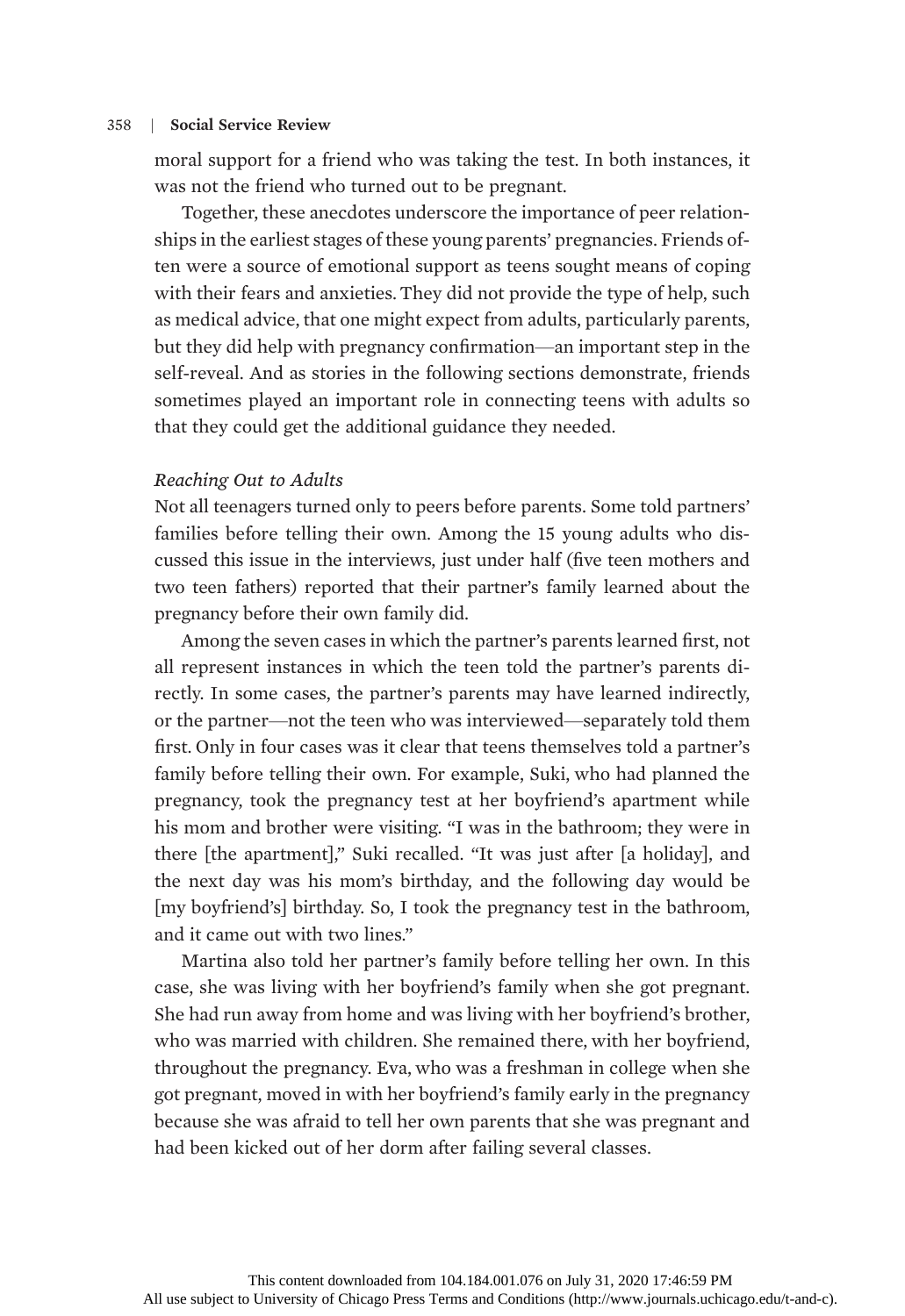Some participants also confided in another adult, such as a teacher or counselor. For example, Josefina and her boyfriend hid the pregnancy from her parents but still sought other sources of guidance early on: "The following week, we went to a crisis pregnancy center that he found online.... They just gave us the right resources," she recalled. "And then that afternoon we went downtown and we got married."

By the time Marisol confided in her mother about the pregnancy, she had already shared the news not only with her boyfriend and cousin but also with several adults, including her boyfriend's mother. "His mom was the first one that we turned to," she recalled. "I actually called her—he didn't want to call her." Marisol then turned to a mentor at school. "The closest adult at the time was my dance teacher," she said. "When I told her, she kind of looked at me like, 'Are you for real? Are you really telling me this?'"

# Summary of the Soft Reveal

These stories suggest, perhaps unsurprisingly, that adolescents are more likely to share news of a pregnancy with peers than to reach out to their parents first. Although peers in these stories did not appear to play a role in helping teens seek medical care, they often provided much needed emotional support and camaraderie, a finding consistent with the literature on the role of peers in the social-support networks of pregnant and parenting adolescents. Moreover, they often helped with pregnancy confirmation, which is an important step in acknowledging a pregnancy. In this way, the self-reveal and soft reveal can be seen as potentially overlapping, and peers can be seen as an important part of both processes.

Of 27 participants, 18 told a peer about the pregnancy before telling a parent. (Of those participants, 9 told a partner, 6 told a friend, and 3 told a sibling or cousin.) Six participants told another adult before telling a parent (4 of those told someone in the partner's family), and 5 participants never told their parents directly. In six cases,we could not determine from the interview who had been the teen's first confidante. Four participants told their own parent first.

# stage 3: the hard reveal

In the following stories, the hard reveal is sometimes not really a reveal at all. It is, instead, the story of parents learning of the pregnancy on their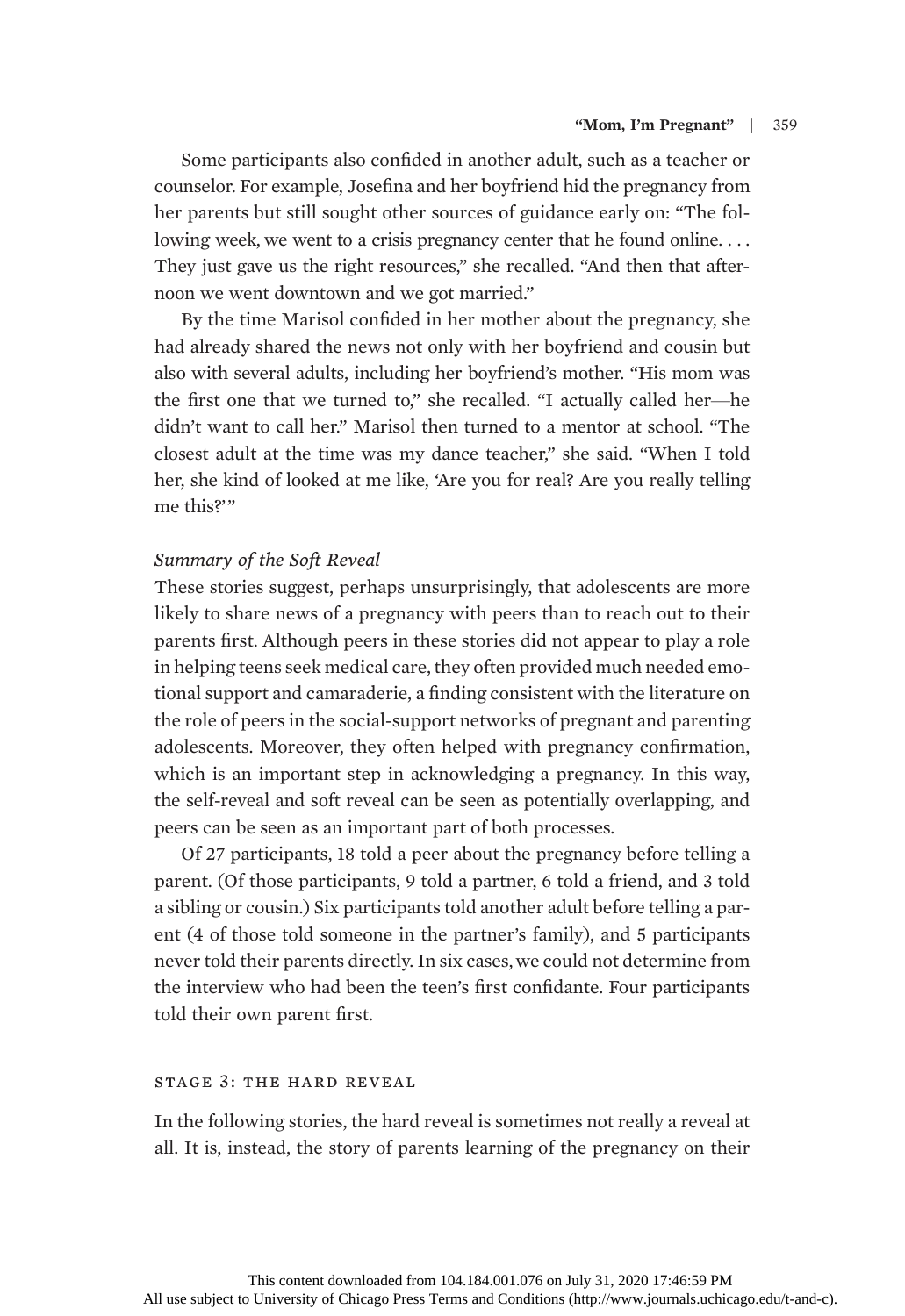own or through other means. In other cases, it is indeed "hard": The participants remember it being a difficult and emotional situation both for themselves and for their parents.

## Parents First

Among all participants, only four—Marcos, Reshaunda, Ricardo, and Diego—recounted confiding in their parents before telling anyone else. For example, Marcos reached out to his mother when his girlfriend began having pregnancy symptoms, and his mom took the couple to a clinic, where the pregnancy was confirmed. However, Marcos admitted that his mother had probably already noticed that his girlfriend,who had been spending a lot of time with his family, was experiencing morning sickness.

Reshaunda's story is more complicated. She received a phone call at home from someone who announced herself as her boyfriend's other girlfriend. The girl explained that she was pregnant and also had a sexually transmitted disease (STD) that may have been transferred to Reshaunda. "So I woke my mom and my grandma up," she recounted, "and I told them, 'I've been having sex—I might have an STD.'" At the doctor's office, Reshaunda, who was 18 at the time, learned that she did not have an STD after all but that she was, in fact, pregnant. "So I was like, 'Oh, that's worse,'" she recalled. "And so, when I told my mom, she thought I was making it up just to be with him because the other girl was pregnant."

For several reasons, Reshaunda's story is unique among those told by participants. First, she learned of her pregnancy sooner than many of her peers. "I found out pretty early," she recalled. "I think I was 4 weeks." Second, she did not express fear of telling her family, despite having admitted that she was embarrassed to talk to them about sex. "Nobody in my family knew I was having sex at all. . . . Everybody thought I was a virgin because when they would talk to me about guys, I would be like, 'Oh, that's nasty.' I would always put on that 'Oh no, never' kind of act," she recalled. The first time she approached her family about sex was when she woke them in the middle of the night to discuss the STD. "And so they found out," she said. Nonetheless, even in Reshaunda's case, the initial reveal was not intentionally about pregnancy at all; it was about an STD.

Like Reshaunda, Ricardo told his parents before telling anyone else. However, he may have had little choice. His parents were home when his partner's family showed up at his house to tell him the news. "I was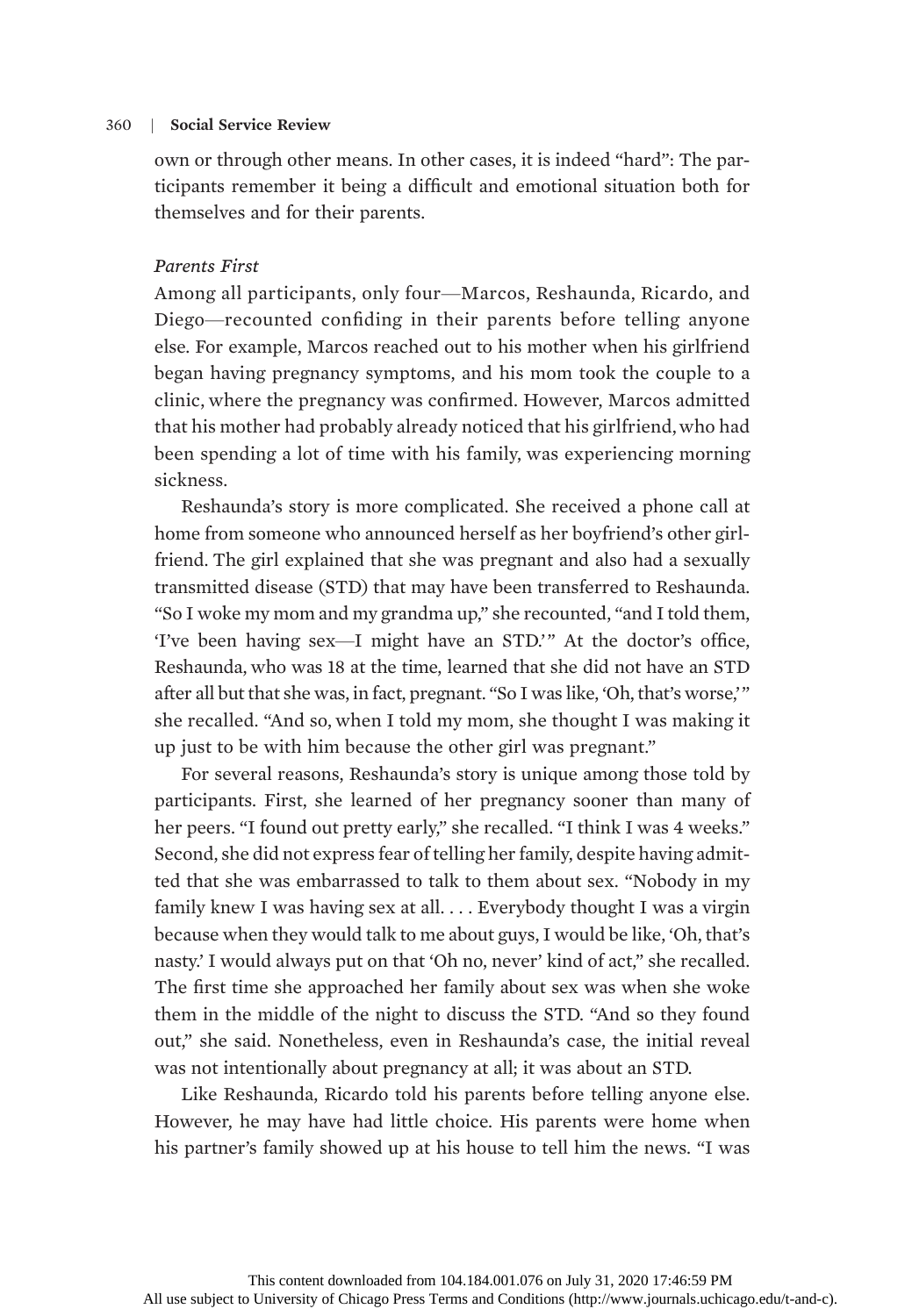standing at the door talking to them," he recalled. "I couldn't have been like, 'I don't know who that was—they had the wrong house!'"

Meanwhile, it can be inferred that Diego confided first in his mother because there were few others left to tell: His partner had told everyone herself. "As I started ignoring her, she tells our mutual friends that she's pregnant. She starts to let everybody know she's pregnant," he recounted:

She tells her sister; she tells all her friends. So people started coming up to me in school: "Hey, you got this girl Breanna pregnant. Breanna says she's pregnant by you; she's gonna have your baby," etcetera, etcetera. So I was denying it, of course. I was like, "No, no, no." The counselor even brought me into the office and spoke to me about it, and I was like, "I don't know what she's talking about," etcetera. But eventually the pressure of my peers coming to talk to me and the pressure of everybody telling me this started weighing on me. So I figured if she is pregnant with my child, I should definitely let my mom know out of my mouth, instead of a third party.

Ultimately, even though Diego told his mom before telling anyone else, his mother was likely still among the last to know of the pregnancy. Notably, in each of these stories, outside factors, such as the logistical inability to keep the secret or the fear of having an STD, appeared to compel the reveal.

# Ripping Off the Bandage

Only two participants, Juan and Angelica, provided examples of immediate and fully intentional reveals to parents. Notably, even in these cases, the first reveal was not made to parents. For example, Juan confirmed his girlfriend's pregnancy when his sister helped interpret the pregnancy test, meaning his parents were second, not first, to know. At that stage, Juan's girlfriend wanted to keep the information secret. "She said, 'Well, I'm not gonna tell them [my parents] till a couple of months,'" he recalled. "I was like, 'Well, I'm gonna tell my parents tonight, and I suggest you do the same thing.'" After telling his parents, he called his girlfriend's house. When he learned she had not given her parents the news, he told them himself.

Similarly, when Angelica learned she was pregnant, she told her mother right away—after first telling a friend, then her boyfriend. "When I got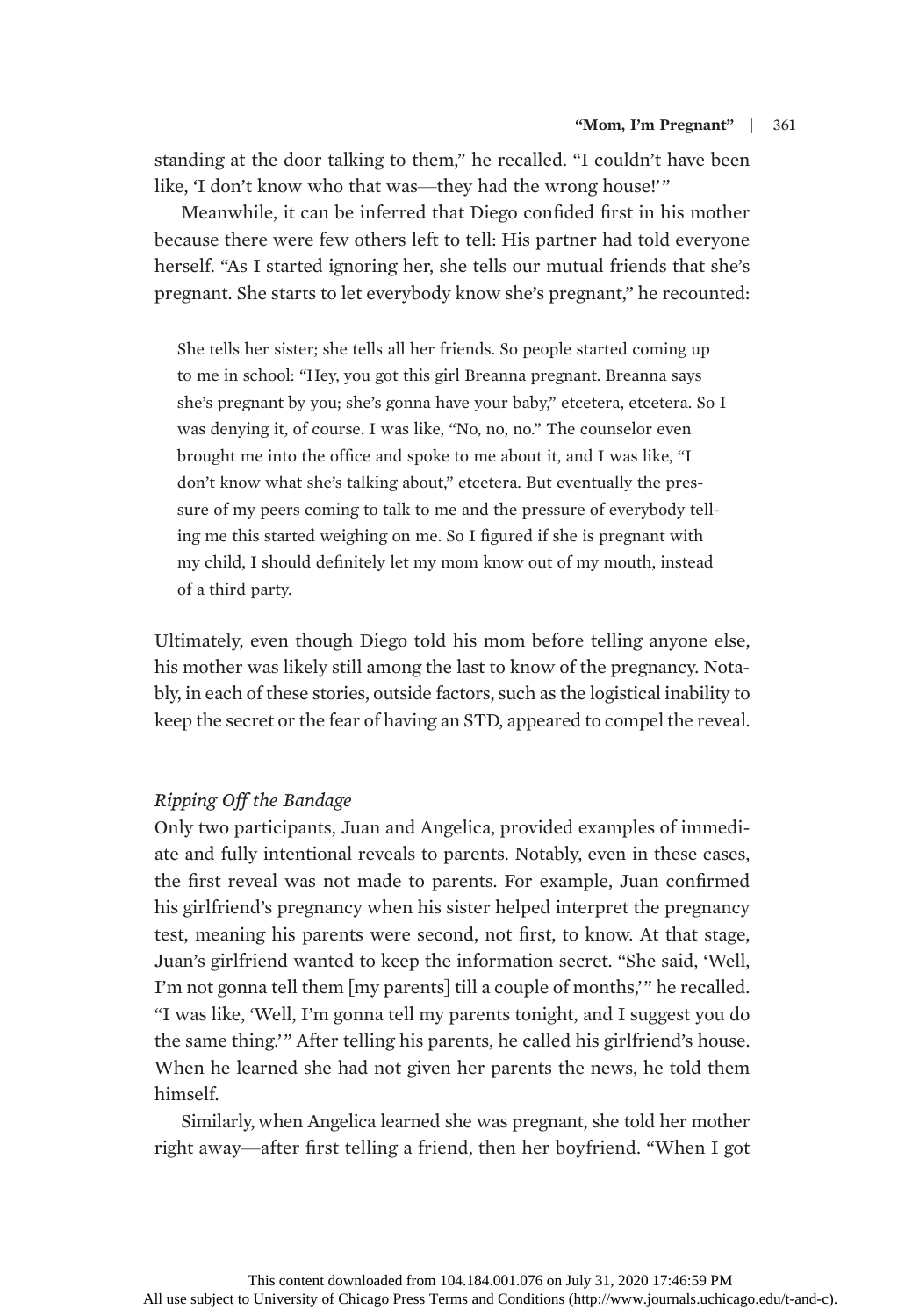pregnant, I expected it to be happy," she recalled. Angelica had been dating her boyfriend for only a short while, she said, but she felt she was in love, and the couple had planned the pregnancy, albeit without her family's knowledge. "I couldn't keep it to myself. I had to tell my mom," she said. "I wanted a baby shower, I wanted people to be happy—and people were not happy. . . . My mom—she had this look on her face as if someone had shot me."

## Compelled to Tell

A more common narrative was one in which teenagers confided in parents only because they felt they had no other choice. Like Diego,who feared his mother would find out from someone else, Cyiarra—who was 21 when she had her baby—felt she had to tell her mom once her partner's mother knew. "His mom found out before I was ready to tell anyone," she recalled. "And that made everything escalate. Everything blew up because then my mom had to know."

Others told parents once they believed they could no longer physically hide the pregnancy. For example, Ellen recalled that at 4 months pregnant, not long after telling her best friend about her pregnancy suspicions and then taking a pregnancy test at her boyfriend's house, she was sure her mother would figure out her secret: "The only reason I told her was because my stomach—nobody else in the world could have known except for me, but I could see it, and I was like, 'Oh no, they're gonna see!' But thinking back, I'm like, they wouldn't have noticed by then. Anyways, I told her because I was scared she was going to notice."

In another case, the school nurse gave Marisol an ultimatum: If she did not tell her parents, the school would. Marisol had first confided in several people, including her cousin, her boyfriend, and his mother.When she told her dance teacher at school, the teacher told the nurse,who called Marisol into her office. "She started asking all these questions about my life and about him, and what was going on, and was there a situation," Marisol remembered. "And then she asked me about my parents and if they knew had I told them. I told her I hadn't told them, and I wasn't planning to until a couple months. And so she said, 'This is really serious—you need to tell them.' She said, 'Either you go home and tell your mom you're pregnant tonight, or tomorrow we can have a meeting with her—me, the principal, and you—and let her know.'"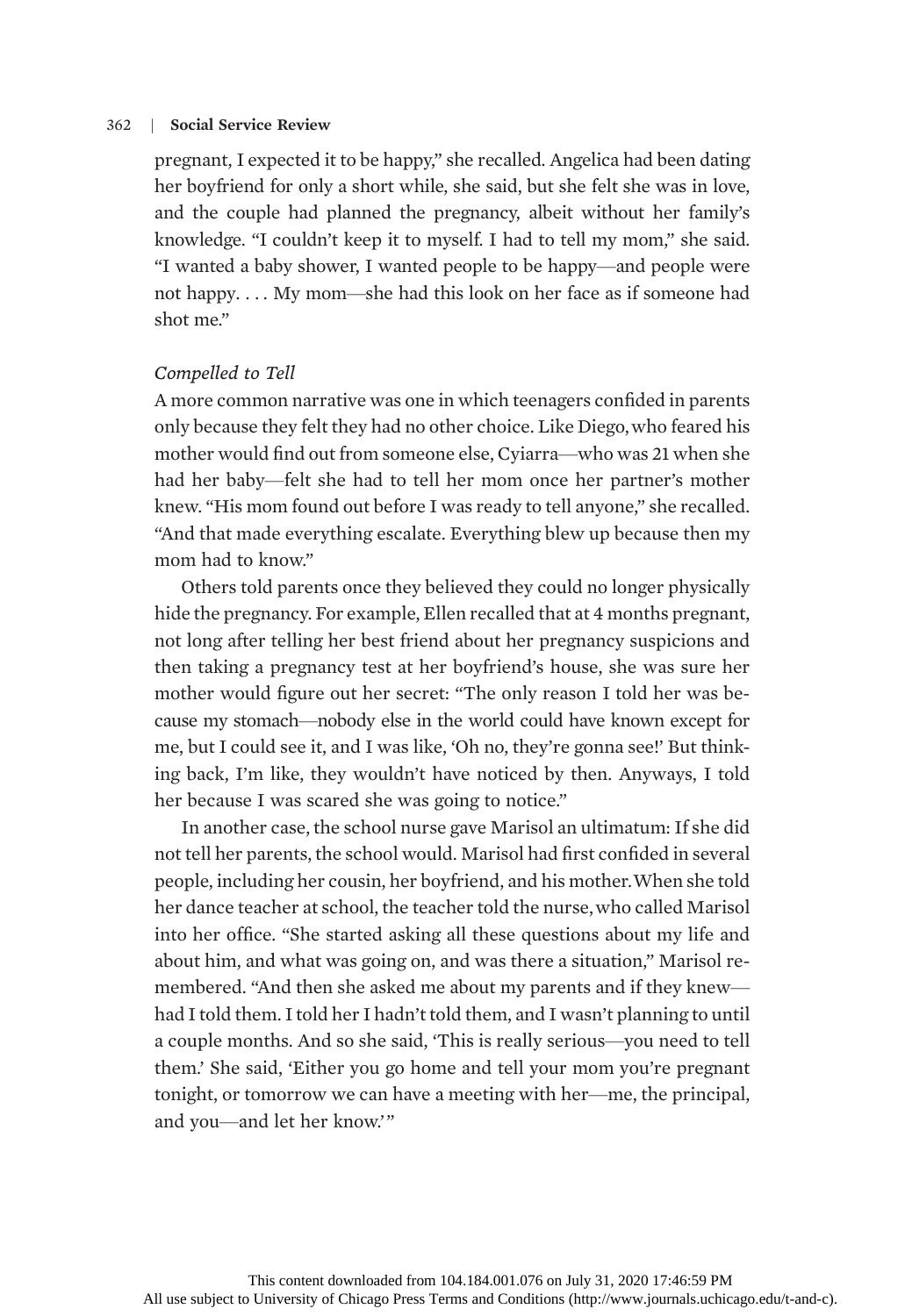# Third Party

In several cases, teenagers never told their parents at all. Instead, a friend or even the teenager's partner told them, as was the case with Juan, who told his girlfriend's parents, against her wishes. Similarly, Domingo's partner told his mom. His partner first told Domingo she "might" be pregnant, he said, "but we didn't put much thought into it." Then, one day, he was called home from track practice. "The minute I got to my house, my mom was there, and she just hit me so hard, and I fell on the floor because it was so unexpected. I just remember seeing black," he recalled. "She was yelling at me and screaming, 'I can't believe you, I'm so upset!!' She was furious. . . . I told her, 'I have no idea what you are talking about,' and she was like, 'She is pregnant.' I said, 'I don't even know who you're talking about, I'm not even with anybody.' And apparently she had told my mom that she was pregnant before she had told me."

For Eva, who was living with her boyfriend's family, it was her friends who finally told her parents. "My parents found out through my friends that I was pregnant because [my friends] were very concerned," she remembered. "So they went and told my parents for me. And I felt really bad—it was my responsibility to let them know."

Anita was about 2 months along when her sister discovered her secret. "My sister—my oldest sister—she knew about it. I don't know how she knew about it. So she told my parents," Anita recalled. "She didn't tell me, she told my mom and dad. . . . My mom told me in the morning while getting ready to go to school; she said, 'You're not going [to school].' I was like, 'Why?' She was like, 'We're going to the doctor.'"

In other cases, news simply traveled through the grapevine. "So one night my girlfriend was depressed," remembered Dao-Ho. "I was like 'You can talk to me. I've been here for you—always have been, always will be.' She tells me, 'I'm sick of you.' At that point I was wondering, 'What do you mean?' And then I realized I'm the only one that knew about the pregnancy. So I decided, 'You know what, go ahead and talk with your other girlfriends.'" Once Dao-Ho's girlfriend told a friend, word traveled back to Dao-Ho's girlfriend's mother, who was a friend and coworker of Dao-Ho's mother. "Her mom finds out; her mom goes back to work; stands outside the door," he recalled. "Now there's a door in the hallway between my mom and her. As soon as my mom opens the door, before my girlfriend's mom could say anything, my mom says, 'I know it. She's pregnant, isn't she?'"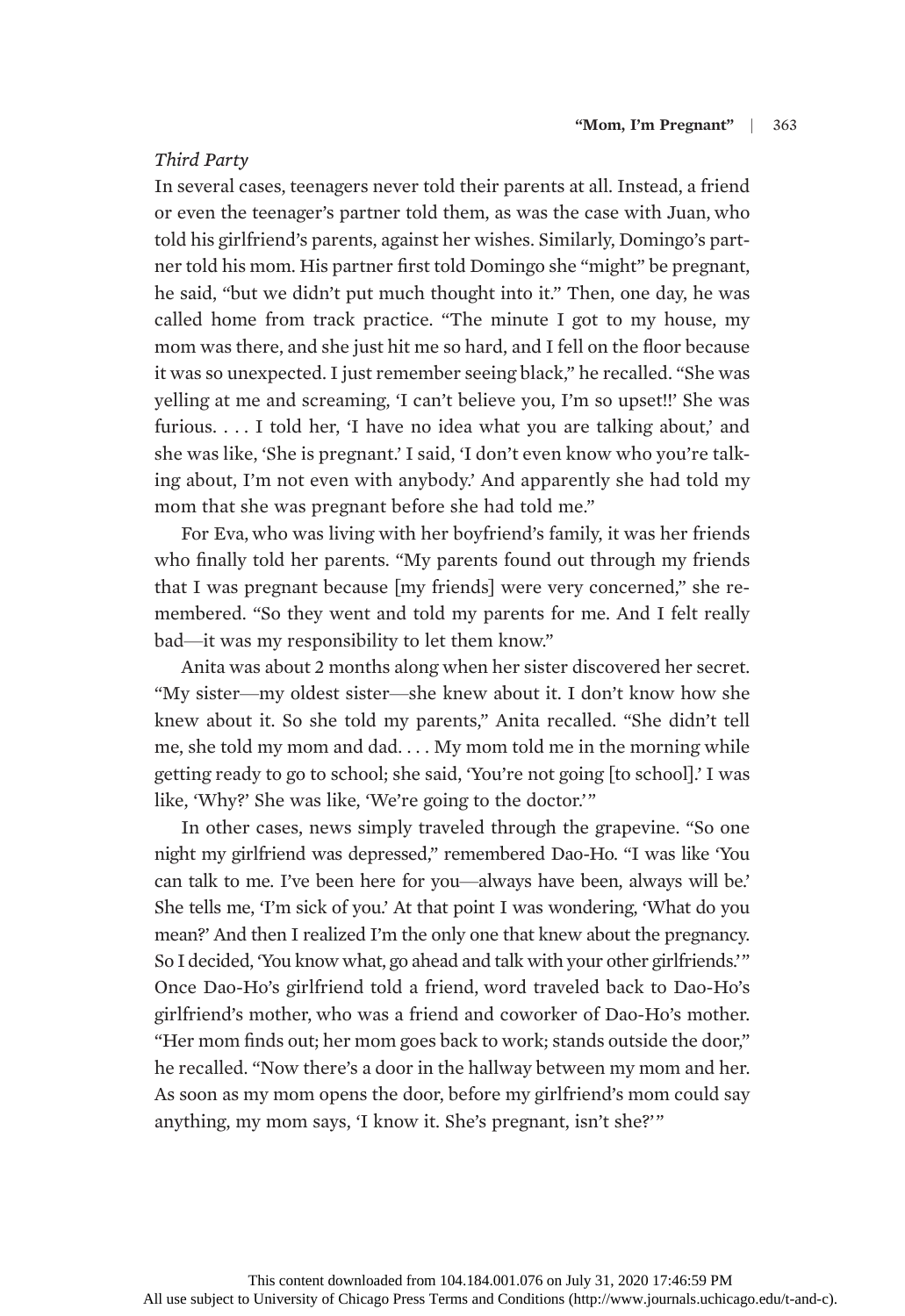# Parents as Detectives

Sometimes, when parents or other family members suspected pregnancy, they initiated the first conversation with the teenager.When first asked by a family member, Ellen and Jada both denied they were pregnant. "My grandmother asked me one morning,when I spent the night at their house, if I was pregnant," recalled Ellen. "Because I guess I was on the computer one night, and I left in the search bar something about how to know if you're pregnant. So she asked me, and I said, 'No, I'm not.' I didn't know for sure yet."

Jada, who was 18 when she had her baby, told a similar story. "Unlike most [pregnant] moms who figure it out first, [my mom] probably knew, but wanted me to tell her first," said Jada. "But my dad was the one to ask me. I didn't know yet, so I told him no."

In other instances,when family broached the subject, teenagers admitted they were right. "My mom, she actually came up to me on my seventeenth birthday, and she asked me if I was pregnant," recalled Teresa, who had hidden the pregnancy for 5 months. "I told her 'Yes' because I couldn't hide it anymore."

Kasandra told a similar story. She had just given the news to her boyfriend, and the pair had decided they would go to a clinic the next day. "Ironically, then my mom confronted me and told me, 'You're pregnant,'" recalled Kasandra. "I was like, 'No, how do you know?' I was still in denial. I was like, 'Wow, this is really happening to me. It happens.' So I asked my mom to come with me instead."

Although Anita's mother approached her first, it was her sister who first figured out she was pregnant. Anita and her mom argued about it, but her mom interrupted: "She was like, 'I already knew you were pregnant,'" Anita recalled. "I was like, 'No you didn't—Maria told you.' And her silence said everything. I knew it was her."

# Strategies of Resistance

Even when teens did tell their parents the news themselves, strategies of resistance were evident in the approach. Two teenagers wrote letters rather than telling parents face-to-face.Others concocted schemes designed to mitigate the fallout. "I ended up telling her when she was about to go to sleep, and she had taken her medication, and she was watching her soap operas," said Marisol, recounting the story of how she told her mother. "So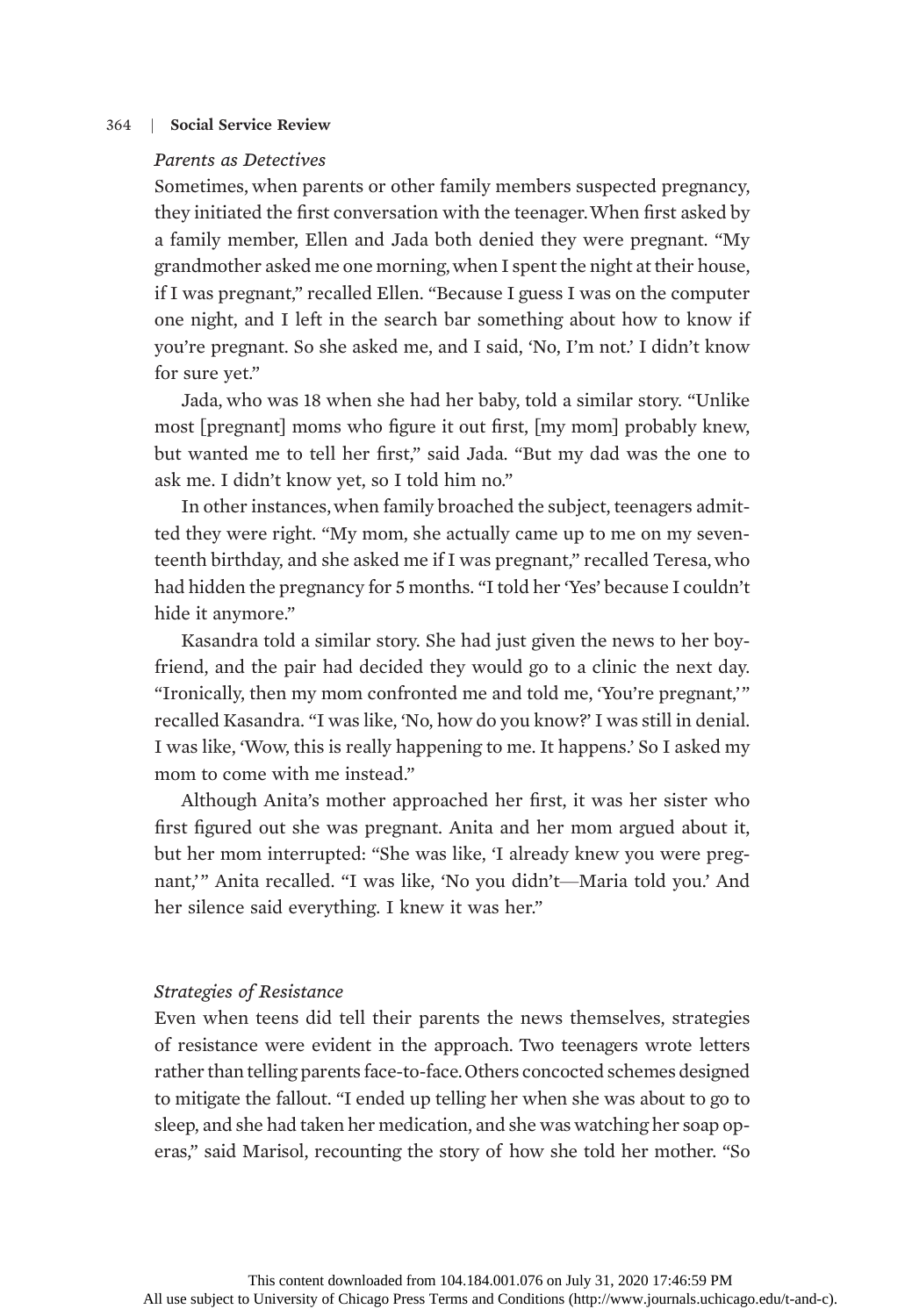I'm like, 'Ok, I'm gonna wait for her to doze off, and you know, let that do the trick, and she won't even notice that I'm telling her that right now.'"

Similarly, Diego came up with a plan to mollify his mother's reaction: "My mom, she's a real short Mexican lady, but when she gets angry, she likes to throw shoes and whatever she can get her hands on," he said. "I decided to tell her when she's driving, so that when she gets mad she can't hit me."

Two of the reveals to parents were accidental. Just 3 months after giving birth, Marisol,who was 13 when she learned of her first pregnancy, became pregnant again. Convinced her parents would throw her out if they knew about the second pregnancy, Marisol managed to hide it for 6 months before spilling her secret:

So we were having dinner, and we started arguing, and then [my mother] said, "Yeah, and look at you: You're so fat; you look like you're pregnant." And I thought I heard, "Look at you: You're fat; I know that you're pregnant." So when she said that and everybody was at the table—I kind of looked at my dad to see what his reaction was, and he was just like whatever. So I looked at her, and I was like, "Mom, how did y'all know? I didn't know that you guys knew." And she looked at me, and she was like, "What? What are you talking about?" And I'm like, "Didn't you just say you know that I'm pregnant?" And she was like, "No!" And oh my God, all hell broke loose, like literally.

Although Veronica's mother figured out that she was pregnant at 20 weeks, Veronica continued to keep the news secret from her stepdad. "We were already gonna have a baby shower," remembered Veronica. "My mom was like, 'You have to tell him!' I think disappointing him meant more than it did my real dad." Ultimately, she withheld the news nearly until the end of the pregnancy. "By 9 months I was huge, everywhere," she remembered:

My belly was really noticeable. I'm the only girl, so I was constantly trying to gross my brothers out, and they were always like, "Ew, he's kicking you!" One of the times, it was around 3:30, and I'm thinking, "My brother is getting home from school anytime. I'm going to gross them out with my belly." I was laying on the couch. My stepdad wasn't expected to be home until 9:00. I lifted my shirt so he could see my belly button popped out. I turned around, and I was like, "Ew! Look at . . . Ew!" trying to gross my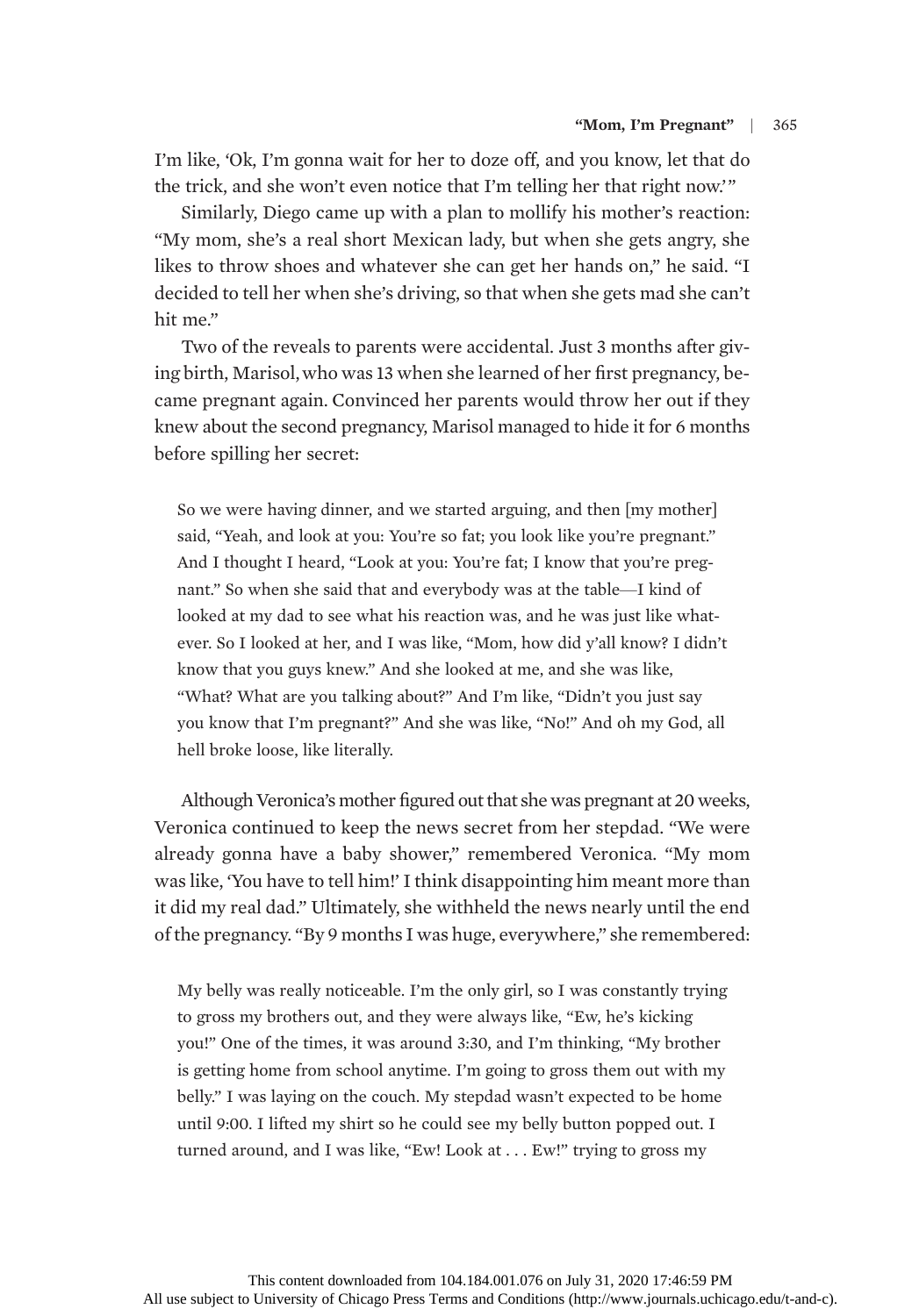brother out, and it's my stepdad standing at the door. I, like, ran upstairs, freaking out. "No, he can't know; he can't know! Oh my God!"

# Summary of the Hard Reveal

Rather than resolving to share the news of a pregnancy with parents, these stories suggest that adolescents more often let circumstances do the work for them. They did not seek help so much as help sought them. Friends, family, and parents played instrumental roles in drawing out the secret, an event that often was followed by a trip to the doctor.

Of the 27 participants, only 16 told a parent directly about the pregnancy, and of those participants, 6 were compelled to do so. Of the remaining 11 participants, 8 reported that their parents learned of the pregnancy independently, either because the parents figured it out themselves (4) or because a third party told them (4). In three cases, we could not determine how participants' parents learned the news. These figures do not reflect second reveals (cases when pregnancy was revealed to one parent after the other—nearly always the father after the mother) or reveals of pregnancies following the first.

#### discussion

The stories shared here suggest that adolescents' deliberations about how and from whom to seek support with a pregnancy unfold in a somewhat predictable series of stages that are sometimes distinct but often overlap. Stage 1, discovery of the pregnancy, is often accompanied by indecision and denial. In many ways, this stage is not just about confirming the pregnancy literally; it also involves accepting the pregnancy emotionally. The salient finding from the stories about this stage is that this process can substantially postpone help seeking, which is important given the crucial role that social support plays in adolescent pregnancy and parenting.

For most of the participants in this study, help seeking began with a soft reveal in stage 2, which usually involved enlisting the help of peers who could provide emotional support and often helped with pregnancy confirmation. These peers, however, were usually unprepared to provide more substantive guidance. Help seeking from a parent—stage 3, the hard reveal—often took place long after the adolescent first suspected or even confirmed the pregnancy. This finding held true for participants across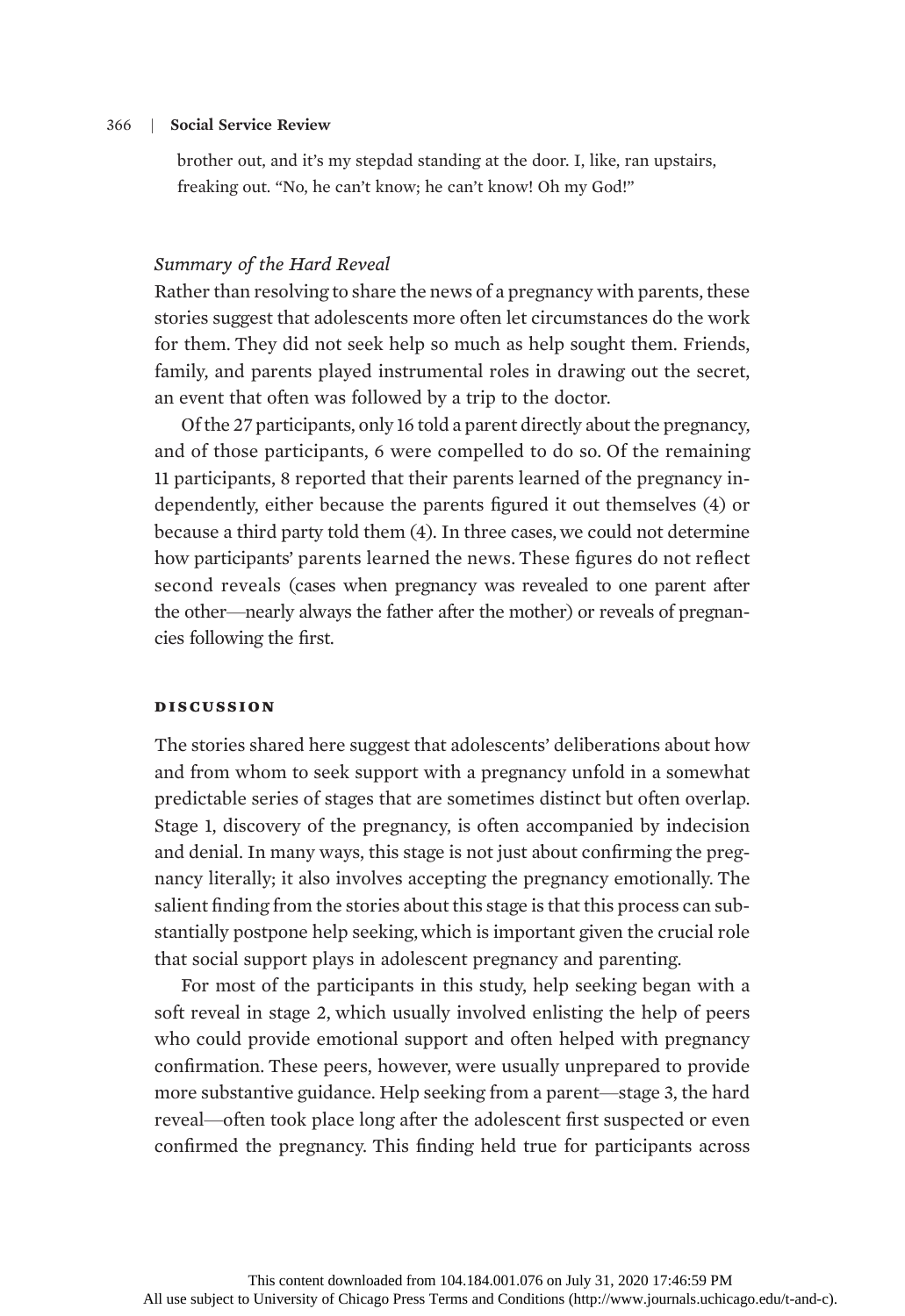subgroups: for both boys and girls, for those who did and did not plan the pregnancy, and for the youngest and oldest participants. As such, the pregnancy reveal may be a juncture with the potential to forestall important considerations related to time-sensitive matters such as prenatal care and abortion. As fraught and consequential as this juncture can be, however, research to date has overlooked this dimension of the teen pregnancy experience.

The stories of how participants' pregnancies were ultimately revealed to parents also provide useful insights into the adolescent pregnancy experience. For example, these stories suggest that in addition to learning of pregnancies belatedly, parents often do not receive the news directly from their daughters or sons but through other people or by figuring it out themselves. This discovery supports the findings of previous literature on the importance of support networks to pregnant teens and demonstrates the powerful role peers and family can play in offering help even when none is explicitly sought.

It is also notable that most of the participants felt comfortable telling peers (sometimes including siblings or cousins) about their pregnancies and that in some cases those peers were instrumental in telling a parent. It may be that peers, despite their youth, are in a position to think more clearly about help seeking because they are less emotionally invested in the situation than the pregnant teens themselves. Perhaps this insight is something parents, educators, and health practitioners can keep in mind in their conversations with young adults about sexual and reproductive health and about what to do if a friend reaches out for help.

The stories recounted here are particular to the young parents who shared them. Nonetheless, they provide a deeper understanding of the cognitive and emotional barriers, such as fear and vulnerability to denial, that anyone might encounter when reaching out about an unintended or impulsively instigated pregnancy. Given what is understood about adolescent brain development and young adults' reluctance to seek help, these stories may be useful in pointing the way toward a better understanding of the teen pregnancy experience in particular.

# limitations

Given this study's grounded-theory approach, we did not conduct the interviews with our topic of the pregnancy discovery and reveal in mind.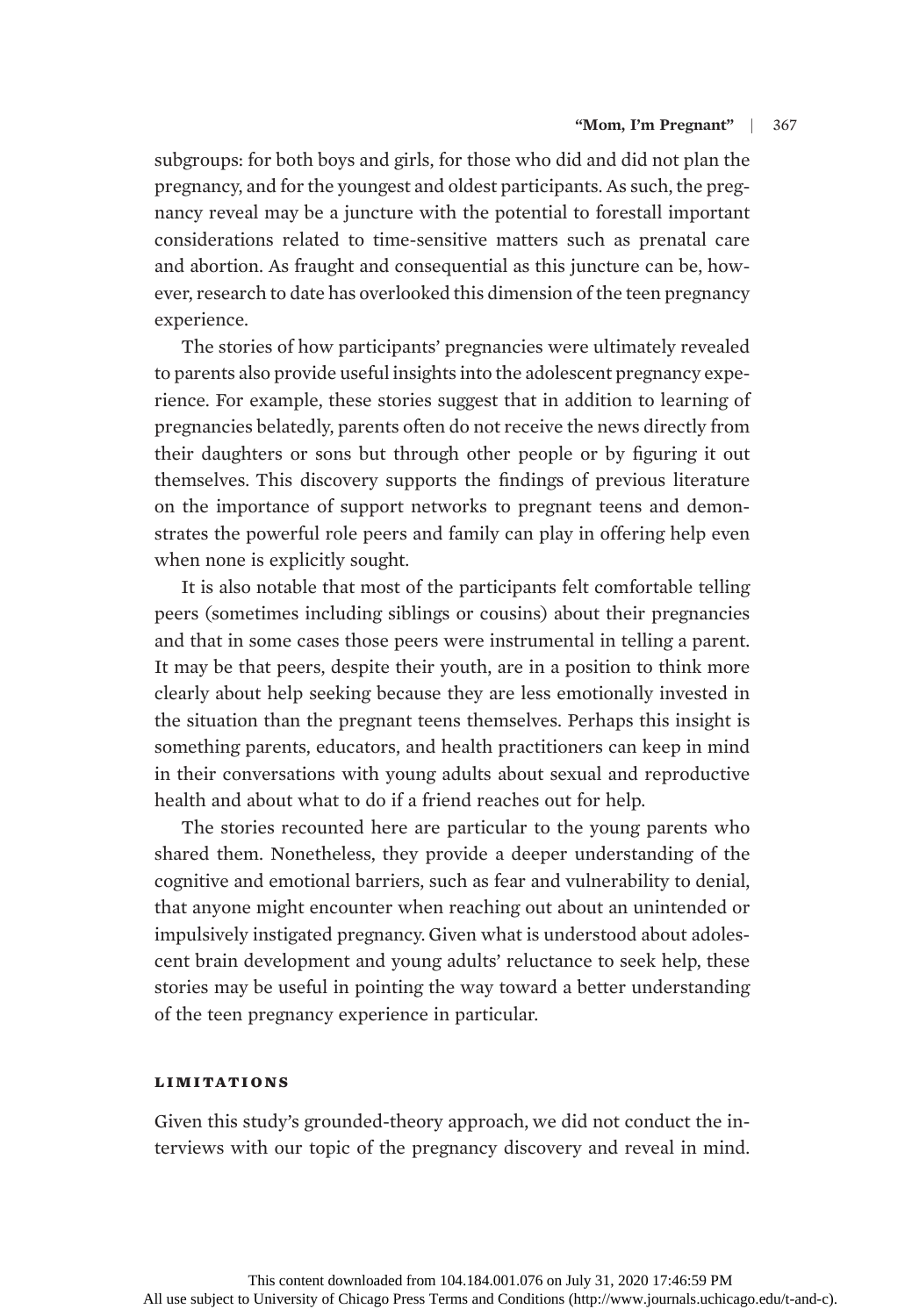Instead, these themes became apparent in the subsequent examination of the data, and this article attempts to more closely explore them through a literature review and analysis. As a result, this study has several limitations. For example, participants were not all asked the same questions, with the exception of the initial introductory prompts, nor did they all provide relevant commentary on every aspect of this study's central themes. As a result, we could not explore all the topics relevant to these themes. These drawbacks impose limits on the data analysis. For example, it is not possible to identify all potential repercussions of delayed help seeking, link the delay with specific outcomes, or identify statistically meaningful differences among subgroups within the study (e.g., boys vs. girls). In addition, given the original focus on young parents, the sample did not include all teens, such as those who chose to have an abortion or give up a child for adoption, whose perspectives might yield different results.

Another limitation to consider is that these young parents' participation in the teen pregnancy prevention program may indicate that they were different from adolescent parents who did not choose to be peer educators. And it is likely that our interviewees' attitudes toward their pregnancies were shaped by their participation in the program. The stories they shared, perhaps including the pregnancy reveal, certainly were informed by the experience of participating in the program. In light of these limitations, the participants may not be representative of adolescent parents in general.

That said, it is likely that the circumstances of the participants' pregnancies and the challenges they faced in becoming adolescent parents, which were the primary focus of the interviews, did not differ in any systematic way from those of other teens grappling with pregnancy. Overall, the participants' stories provide important insight into a major event in the teen pregnancy experience and suggest that further, more systematic inquiry into this topic is warranted.

## future research

As we noted, the teen pregnancy reveal was not our area of focus at the outset of this study. This approach had an advantage in that it facilitated the discovery of a potentially important yet overlooked aspect of the teen pregnancy experience. However, it also limits the types of analyses to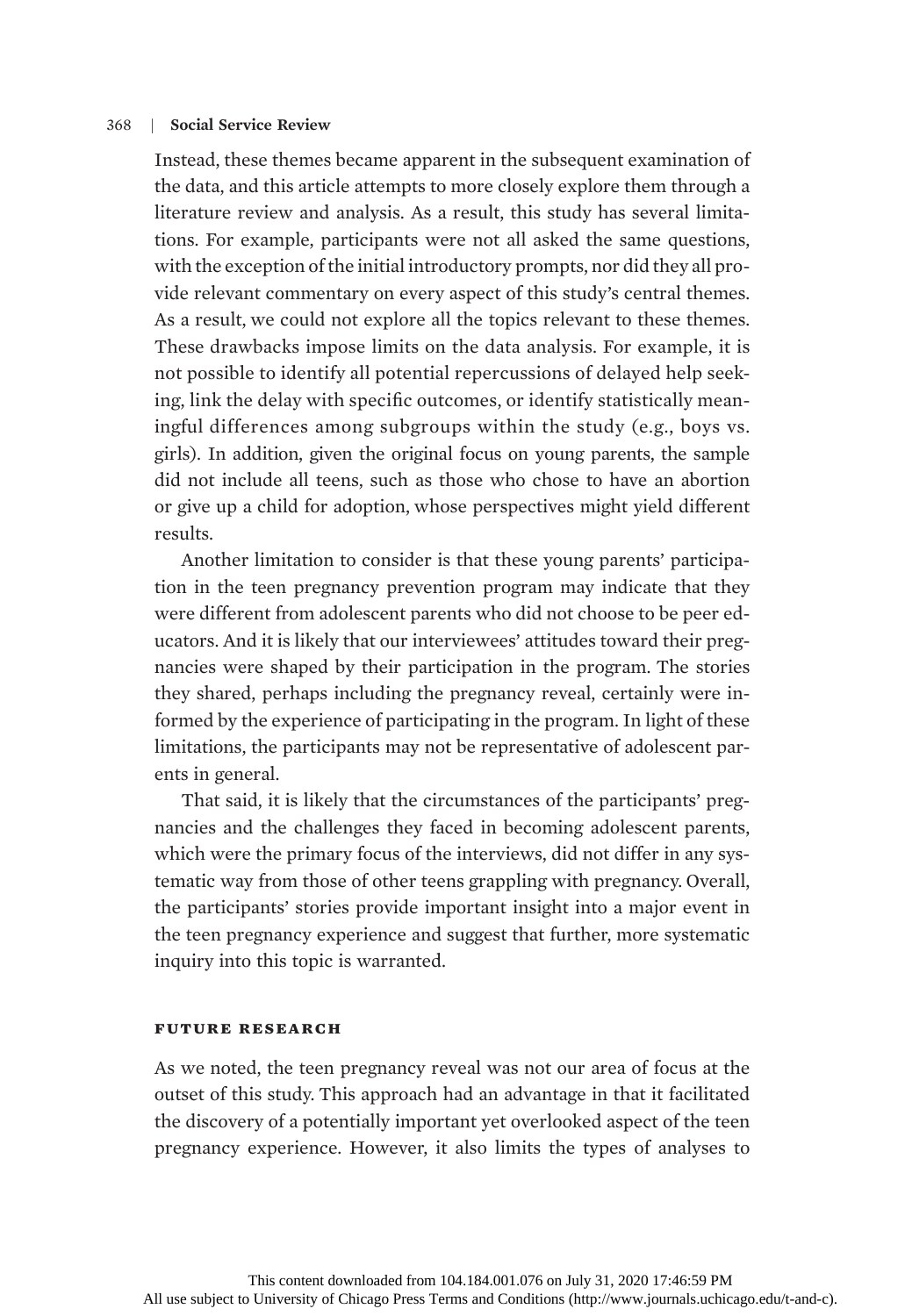which the data can be subjected and prohibits us from drawing conclusions about pregnant teens and their partners more generally. To better understand the topic, more systematic research focused explicitly on adolescent decision making about the pregnancy reveal is necessary.

Further research is needed, in particular, to determine the prevalence and typical duration of delays in teens' help seeking for pregnancy. In addition, a larger and more diverse sample, including adolescents who did not go on to become parents but instead chose abortion or adoption,would provide richer insights into the topic while allowing for broader generalization of the findings. Moreover, such a sample would provide the opportunity to examine potential differences in the experiences of subgroups (e.g., boys vs. girls and younger vs. older adolescents). More research is also needed to understand the outcomes associated with delayed help seeking for pregnancy and with different methods of the pregnancy reveal. For example, do the timing and method of the reveal affect the nature of parents' subsequent support? Do these factors affect birth outcomes? Finally, given the potentially negative consequences of delayed help seeking, research is warranted on interventions that might help pregnant teens and their partners seek adult guidance in a timely manner.

# implications for practice

We have touched on the importance of social support and the potential implications of delayed help seeking during pregnancy. A better understanding of the prevalence and extent of delayed help seeking is pertinent to parents, educators, and health practitioners who are in a position to provide teens with guidance about sexual and reproductive health. Findings from this study suggest that conversations about pregnancy prevention may benefit not only from a focus on how to avoid pregnancy but also on what to do if confronted with pregnancy, and advisors should be prepared to explain why early medical attention is important. Also, from a developmental perspective, adolescents are expected to practice more autonomy than ever before in their young lives. For this reason, adults might reflect on their attitudes toward help seeking in general and consider conversations about the virtues of both help seeking and independence within various contexts. Finally, given that peers are often the first to learn of a pregnancy, a corollary topic to help seeking is giving help. Parents and practitioners might consider empowering adolescents with the understanding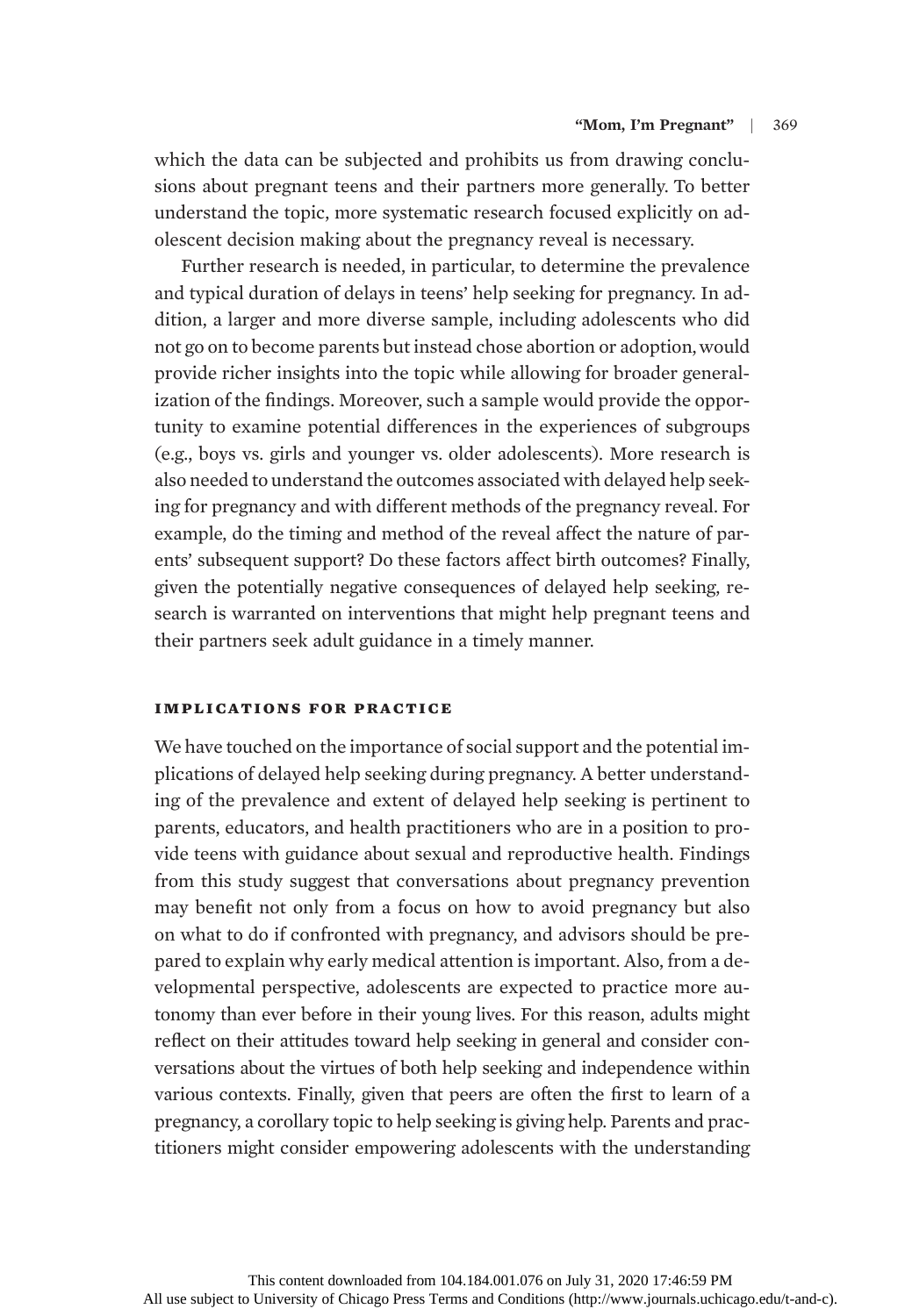that their help plays a crucial role in connecting pregnant adolescents with the adult guidance that they need.

#### NOTE

Cynthia Osborne is associate professor at the LBJ School of Public Affairs at the University of Texas at Austin. She directs the Child and Family Research Partnership,which studies policies and programs aimed at strengthening children, youth, and their families. She holds a PhD in demography and public affairs from Princeton University.

Nora Ankrum is communications content manager for the Child and Family Research Partnership's Prenatal-to-3 Policy Impact Center. She holds a master of public affairs degree from the LBJ School of Public Affairs at the University of Texas at Austin. Her research interests include urban development and the challenges of parenting.

#### **REFERENCES**

- Barker, Gary. 2007. "Adolescents, Social Support and Help-Seeking Behaviour: An International Literature Review and Programme Consultation with Recommendations for Action." WHO Discussion Papers on Adolescence. https://www.who.int/maternal\_child \_adolescent/documents/9789241595711/en/.
- Beers, Lee A. Savio, and Ruth E. Hollo. 2009. "Approaching the Adolescent-Headed Family: A Review of Teen Parenting." [Current Problems in Pediatric and Adolescent Health Care](https://www.journals.uchicago.edu/action/showLinks?doi=10.1086%2F708749&crossref=10.1016%2Fj.cppeds.2009.09.001&citationId=p_3) 39 (9): 216–33.
- Berthin, Julie. 2011. " 'I'm Just a Mom That Happens to Be a Bit Younger': A Qualitative Study of Teenage Mothering in Canada." Master's thesis, Simon Fraser University. https://summit.sfu.ca/item/11794.
- Bunting, Lisa, and Colette McAuley. 2004. "Research Review: Teenage Pregnancy and Parenthood: The Role of Fathers." [Child and Family Social Work](https://www.journals.uchicago.edu/action/showLinks?doi=10.1086%2F708749&crossref=10.1111%2Fj.1365-2206.2004.00335.x&citationId=p_5) 9 (3): 295–303.
- Carlson, Marcia J., and Katherine A. Magnuson. 2011. "Low-Income Fathers' Influence on Children." [Annals of the American Academy of Political and Social Science](https://www.journals.uchicago.edu/action/showLinks?doi=10.1086%2F708749&crossref=10.1177%2F0002716210393853&citationId=p_6) 635 (1): 95–116.
- Carlson, Marcia J., and Sara S. McLanahan. 2009. "Fathers in Fragile Families." Working Paper WP09-14-FF. Center for Research on Child Wellbeing, Princeton University.
- Carter, Michael J., and Celene Fuller. 2015. "Symbolic Interactionism." Sociopedia.isa 1:1–17.
- Casey, B. J., Rebecca M. Jones, and Todd A. Hare. 2008. "The Adolescent Brain." [Annals of](https://www.journals.uchicago.edu/action/showLinks?doi=10.1086%2F708749&crossref=10.1196%2Fannals.1440.010&citationId=p_9) [the New York Academy of Sciences](https://www.journals.uchicago.edu/action/showLinks?doi=10.1086%2F708749&crossref=10.1196%2Fannals.1440.010&citationId=p_9) 1124:111–26.
- Centers for Disease Control and Prevention. 2019. "About Teen Pregnancy: The Importance of Prevention." http://www.cdc.gov/teenpregnancy/about/index.htm.
- Clemmens, Donna. 2003. "Adolescent Motherhood: A Meta-synthesis of Qualitative Studies." [MCN: American Journal of Maternal/Child Nursing](https://www.journals.uchicago.edu/action/showLinks?doi=10.1086%2F708749&crossref=10.1097%2F00005721-200303000-00010&citationId=p_11) 28 (2): 93–99.
- Corbin, Juliet, and Anselm Strauss. 1990. "Grounded Theory Research: Procedures, Canons, and Evaluative Criteria." [Qualitative Sociology](https://www.journals.uchicago.edu/action/showLinks?doi=10.1086%2F708749&crossref=10.1007%2FBF00988593&citationId=p_12) 13 (1): 3-21.
- Dunkel Schetter, Christine. 2011. "Psychological Science on Pregnancy: Stress Processes, Biopsychosocial Models, and Emerging Research Issues." [Annual Review of Psychology](https://www.journals.uchicago.edu/action/showLinks?doi=10.1086%2F708749&crossref=10.1146%2Fannurev.psych.031809.130727&citationId=p_13) 62:531–58.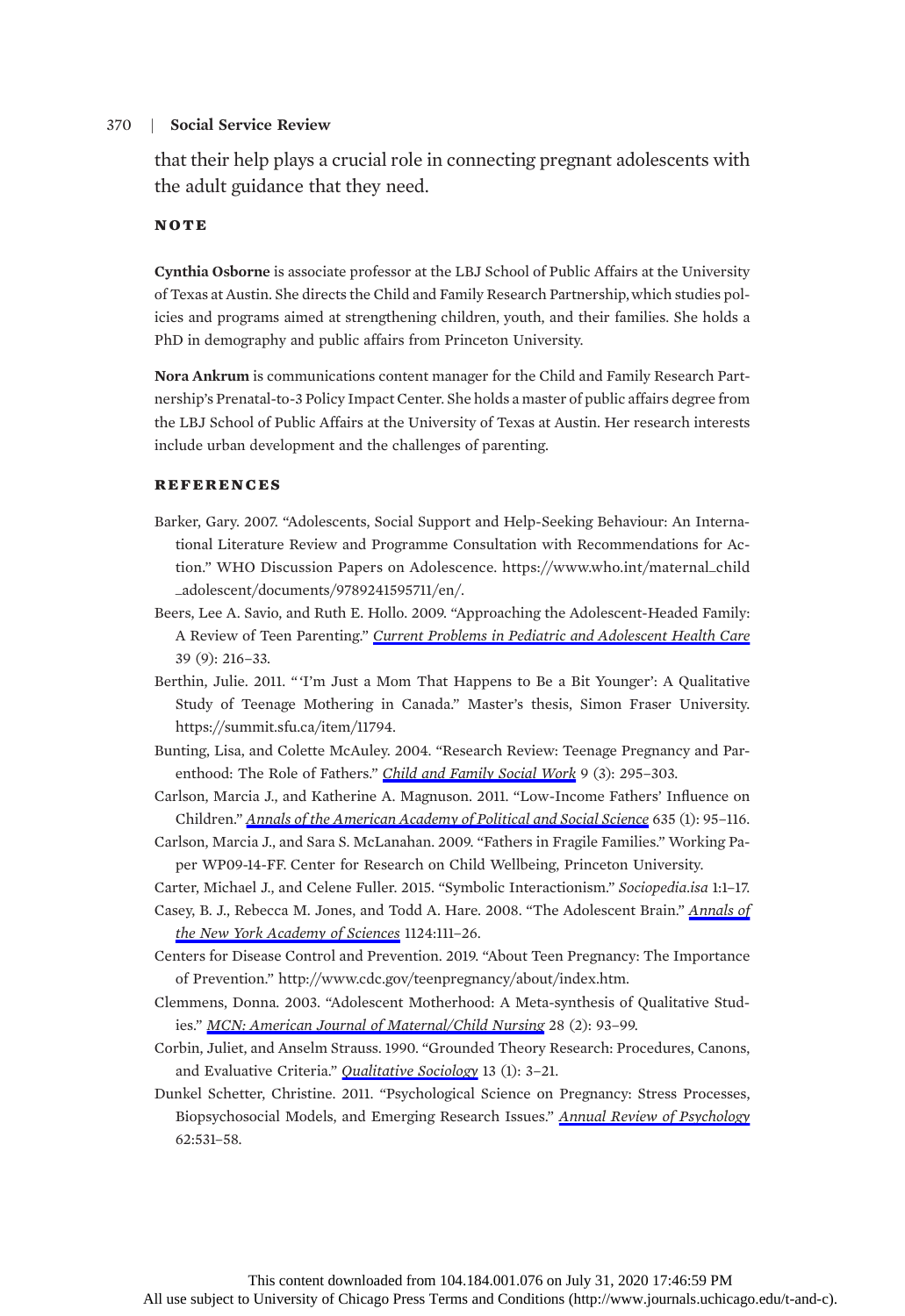- Elfenbein, Dianne S., and Marianne E. Felice. 2003. "Adolescent Pregnancy." [Pediatric Clin](https://www.journals.uchicago.edu/action/showLinks?doi=10.1086%2F708749&crossref=10.1016%2FS0031-3955%2803%2900069-5&citationId=p_14)[ics of North America](https://www.journals.uchicago.edu/action/showLinks?doi=10.1086%2F708749&crossref=10.1016%2FS0031-3955%2803%2900069-5&citationId=p_14) 50 (4): 781–800.
- Fagan, Jay, Elisa Bernd, and Valerie Whiteman. 2007. "Adolescent Fathers' Parenting Stress, Social Support, and Involvement with Infants." *[Journal of Research on Adolescence](https://www.journals.uchicago.edu/action/showLinks?doi=10.1086%2F708749&crossref=10.1111%2Fj.1532-7795.2007.00510.x&citationId=p_15)* 17 (1):  $1 - 22$ .
- Feldman, Pamela J., Christine Dunkel Schetter, Curt A. Sandman, and Pathik D. Wadhwa. 2000. "Maternal Social Support Predicts Birth Weight and Fetal Growth in Human Pregnancy." [Psychosomatic Medicine](https://www.journals.uchicago.edu/action/showLinks?doi=10.1086%2F708749&crossref=10.1097%2F00006842-200009000-00016&citationId=p_17) 62 (5): 715–25.
- Finer, Lawrence B., Lori F. Frohwirth, Lindsey A. Dauphinee, Susheela Singh, and Ann M. Moore. 2006. "Timing of Steps and Reasons for Delays in Obtaining Abortions in the United States." [Contraception](https://www.journals.uchicago.edu/action/showLinks?doi=10.1086%2F708749&crossref=10.1016%2Fj.contraception.2006.04.010&citationId=p_18) 74 (4): 334-44.
- Finer, Lawrence B., and Mia R. Zolna. 2016. "Declines in Unintended Pregnancy in the United States, 2008-2011." [New England Journal of Medicine](https://www.journals.uchicago.edu/action/showLinks?doi=10.1086%2F708749&crossref=10.1056%2FNEJMsa1506575&citationId=p_19) 374 (9): 843-52.
- Foster, Diana Greene, Heather Gould, Jessica Taylor, and Tracy A. Weitz. 2012. "Attitudes and Decision Making among Women Seeking Abortions at One US Clinic." [Perspectives](https://www.journals.uchicago.edu/action/showLinks?doi=10.1086%2F708749&crossref=10.1363%2F4411712&citationId=p_20) [on Sexual and Reproductive Health](https://www.journals.uchicago.edu/action/showLinks?doi=10.1086%2F708749&crossref=10.1363%2F4411712&citationId=p_20) 44 (2): 117–24.
- Friedman, Susan Hatters, Amy Heneghan, and Miriam Rosenthal. 2009. "Characteristics of Women Who Do Not Seek Prenatal Care and Implications for Prevention." [Journal of](https://www.journals.uchicago.edu/action/showLinks?doi=10.1086%2F708749&crossref=10.1111%2Fj.1552-6909.2009.01004.x&citationId=p_21) [Obstetric, Gynecologic and Neonatal Nursing](https://www.journals.uchicago.edu/action/showLinks?doi=10.1086%2F708749&crossref=10.1111%2Fj.1552-6909.2009.01004.x&citationId=p_21) 38 (2): 174–81.
- Frost, Jennifer J., and Selene Oslak. 1999. "Teenagers' Pregnancy Intentions and Decisions: A Study of Young Women in California Choosing to Give Birth." Occasional Report no. 2. Alan Guttmacher Institute, New York.
- Gavin, Lorrie, Andrea P. MacKay, Kathryn Brown, Sara Harrier, Stephanie J.Ventura, Laura Kann, Maria Rangel, et al. 2009. "Sexual and Reproductive Health of Persons Aged 10–24 Years—United States, 2002–2007." Centers for Disease Control and Prevention. https:// www.cdc.gov/MMWR/preview/mmwrhtml/ss5806a1.htm.
- Hughes Lee, Sally, and Laurie M. Grubbs. 1995. "Pregnant Teenagers' Reasons for Seeking or Delaying Prenatal Care." [Clinical Nursing Research](https://www.journals.uchicago.edu/action/showLinks?doi=10.1086%2F708749&crossref=10.1177%2F105477389500400105&citationId=p_24) 4 (1): 38–49.
- Lee, Ellie, and Roger Ingham. 2010. "Why Do Women Present Late for Induced Abortion?" [Best Practice and Research Clinical Obstetrics and Gynaecology](https://www.journals.uchicago.edu/action/showLinks?doi=10.1086%2F708749&crossref=10.1016%2Fj.bpobgyn.2010.02.005&citationId=p_25) 24 (4): 479–89.
- Lesser, Janna, Deborah Koniak-Griffin, and Nancy L. R. Anderson. 1999. "Depressed Adoles-cent Mothers' Perceptions of Their Own Maternal Role." [Issues in Mental Health Nursing](https://www.journals.uchicago.edu/action/showLinks?doi=10.1086%2F708749&crossref=10.1080%2F016128499248718&citationId=p_26) 20 (2): 131–49.
- Letourneau, Nicole L., Miriam J. Stewart, and Alison K. Barnfather. 2004. "Adolescent Mothers: Support Needs, Resources, and Support-Education Interventions." [Journal of](https://www.journals.uchicago.edu/action/showLinks?doi=10.1086%2F708749&crossref=10.1016%2FS1054-139X%2804%2900069-2&citationId=p_27) [Adolescent Health](https://www.journals.uchicago.edu/action/showLinks?doi=10.1086%2F708749&crossref=10.1016%2FS1054-139X%2804%2900069-2&citationId=p_27) 35 (6): 509–25.
- Logsdon, Cynthia, Patricia Gagne, Tara Hughes, Jennifer Patterson, and Vivian Rakestraw. 2005. "Social Support during Adolescent Pregnancy: Piecing Together a Quilt." [Journal of](https://www.journals.uchicago.edu/action/showLinks?doi=10.1086%2F708749&crossref=10.1177%2F0884217505280194&citationId=p_29) [Obstetric, Gynecologic, and Neonatal Nursing](https://www.journals.uchicago.edu/action/showLinks?doi=10.1086%2F708749&crossref=10.1177%2F0884217505280194&citationId=p_29) 34 (5): 606–14.
- Martin, Joyce A., Brady E. Hamilton, Michelle J. K. Osterman, Sally C. Curtin, and T. J. Mathews. 2015. "Births: Final Data for 2013." National Vital Statistics Report 64 (1). US Department of Health and Human Services.
- Miller, David B. 1994. "Influences on Parental Involvement of African American Adolescent Fathers." [Child and Adolescent Social Work Journal](https://www.journals.uchicago.edu/action/showLinks?doi=10.1086%2F708749&crossref=10.1007%2FBF01876587&citationId=p_31) 11 (5): 363–78.